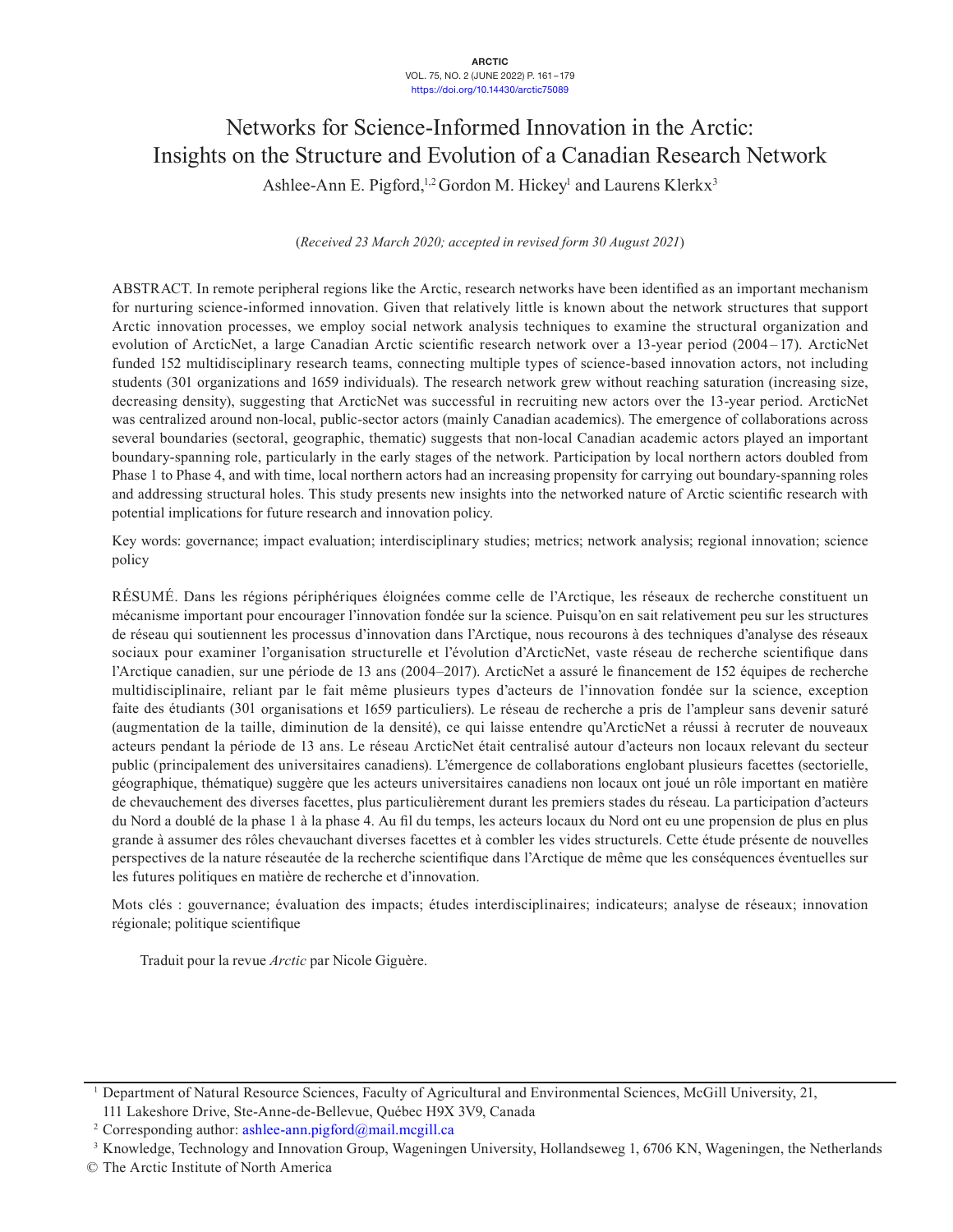# INTRODUCTION

There is an increasing need for innovative solutions that can help to address the unprecedented and complex sustainability challenges facing the Arctic (Steinberg et al., 2015; Wehrmann, 2016). Recent assessments suggest that as concurrent environmental and social pressures intensify, the integrity of Arctic systems will be tested, raising key governance questions about how to best support sustainable Arctic futures (Arctic Council, 2016; Ford et al., 2018; GC, 2019; Huntington al., 2019). It is increasingly argued that the Arctic would benefit from public policies that better support and promote a broad definition of innovation – often defined as the creation of something new (e.g., product, process, practice or relationship) (see Coates and Poelzer, 2014; Hintsala et al., 2015; Oksanen and Hautamäki, 2015; Hall et al., 2017; Healy, 2017; Pigford et al., 2017; Exner-Pirot, 2018; Hall, 2020). Arctic leaders have called for investments that support northern-driven, solution-focused partnerships that can address community needs and foster local innovation (Audla and Smith, 2014; GY et al., 2016; ITK, 2016; Ogden et al., 2016; Healy, 2017; ITK, 2018). Examples include the creation of new northern specific technologies that can support communities to deal with and adapt to the consequences of climate change (e.g., thawing permafrost, declining sea ice).

While innovation can be driven by many different factors and actors, this paper focuses on scientific research networks as one pathway to inform innovation. Based on the notion that scientific research can play an important role in improving collective outcomes (McNie, 2007), scientific research has long been central to the Canadian Arctic innovation narrative (SCC, 1977; Bocking, 2007, 2010; Gearhead and Shirley, 2007; ITK, 2018). This is especially true when scientific and technological domains come together alongside Indigenous and local knowledge (Healy, 2017). It is worth noting that the current Arctic scientific landscape is a result of ongoing efforts by Arctic leaders to address exclusionary research structures and to advocate for Arctic scientific research that can meet public needs and deliver innovative outcomes (Audla and Smith, 2014; GY et al., 2016; Ogden et al., 2016; ITK, 2018; Obed, 2018). With the Arctic quickly becoming one of the most researched contexts in the world (Nilsson and Koivurova, 2016; ITK, 2018), there is a recognized need to address significant knowledge gaps concerning how Arctic scientific research is organized within innovation efforts (Kofinas et al., 2020).

In general, studies on innovation have focused on large economic centers without fully considering innovation processes in less developed (Schaeffer et al., 2018), nonurban, and remote peripheral regions (Oksanen and Hautamäki, 2014; Carter and Vodden, 2017; Eder and Trippl, 2019). Since peripheral regions are far from core economic areas, they often exhibit different forms of innovation and face unique challenges (McAdam et al., 2004; Tödtling and Trippl, 2005; Isaksen and Trippl 2017). As a peripheral region, the Arctic is often faced with innovation challenges

related to geographic, social, and economic isolation, fewer targeted regional innovation strategies, and limited access to some traditional innovation actors (Suorsa, 2007; Hall et al., 2017). As a result, Arctic innovation communities are likely to reflect the features unique to the complex, hybrid institutions and societies that govern the region (Abele, 2015; Pigford et al., 2017). Empirical research examining how existing Arctic innovation communities are organized is needed to inform policies that aim to nurture scienceinformed innovation in the region.

# *Networks for Science-Informed Innovation*

Since peripheral regions tend to lack access to traditional innovation actors and infrastructures, innovation efforts in peripheral regions tend to rely heavily on well-positioned local or regional actors and on effective collaboration networks (Tura and Harmaakorpi, 2005; Grillitsch and Nilsson, 2015; De Noni et al., 2018). While local actors are considered essential for regionally relevant innovation outcomes (Oksanen and Hautamäki, 2015), innovation processes are generally enhanced when local actors are able to work with non-local actors in order to access knowledge and expertise that are not locally available (Grillitsch and Nilsson, 2015; De Noni et al., 2018). Effective collaboration can therefore support interactive learning by promoting discourse and knowledge exchange among local and non-local actors (Eder and Trippl, 2019; Fitjar et al., 2019). Such collaborative interactions generally occur through multi-actor networks designed to support the collective production and sharing of information concerning issues that cannot be solved or easily solved by a single actor (Agranoff and McGuire, 2001; Agranoff, 2007). This process is often adopted in the Arctic where actors need to share information in a coordinated manner in order to address a range of complex issues that tend to span multiple geographic, administrative, epistemological, and cultural boundaries (Nilsson and Koivurova, 2016; Pigford, et al., 2017).

Research networks are increasingly seen as a catalyst for driving science-informed innovation in Arctic regions (Task Force on Northern Research, 2000; Alfred-Wegener-Institut, 2015; Lee et al., 2015; Vlasova and Volkov, 2016; Arctic Council, 2017). Scientific actors (e.g., researchers, universities, and research institutions) can contribute to innovation efforts when they collaborate with policy actors (e.g., communities, government, and industry decision makers) and other content experts (e.g., local and traditional knowledge holders) (Owen et al., 2012; Wittmayer and Schäpke, 2014). Key network actors can facilitate this process by bringing different groups of actors together around a common goal, effectively fulfilling "boundaryspanning" roles within a network (Schut et al., 2013; Turnhout et al., 2013). For example, the Canadian federal government has identified publicly funded scientific researchers as focal actors in its past Arctic innovation initiatives (SCC, 1968, 1977; Pigford et al., 2017).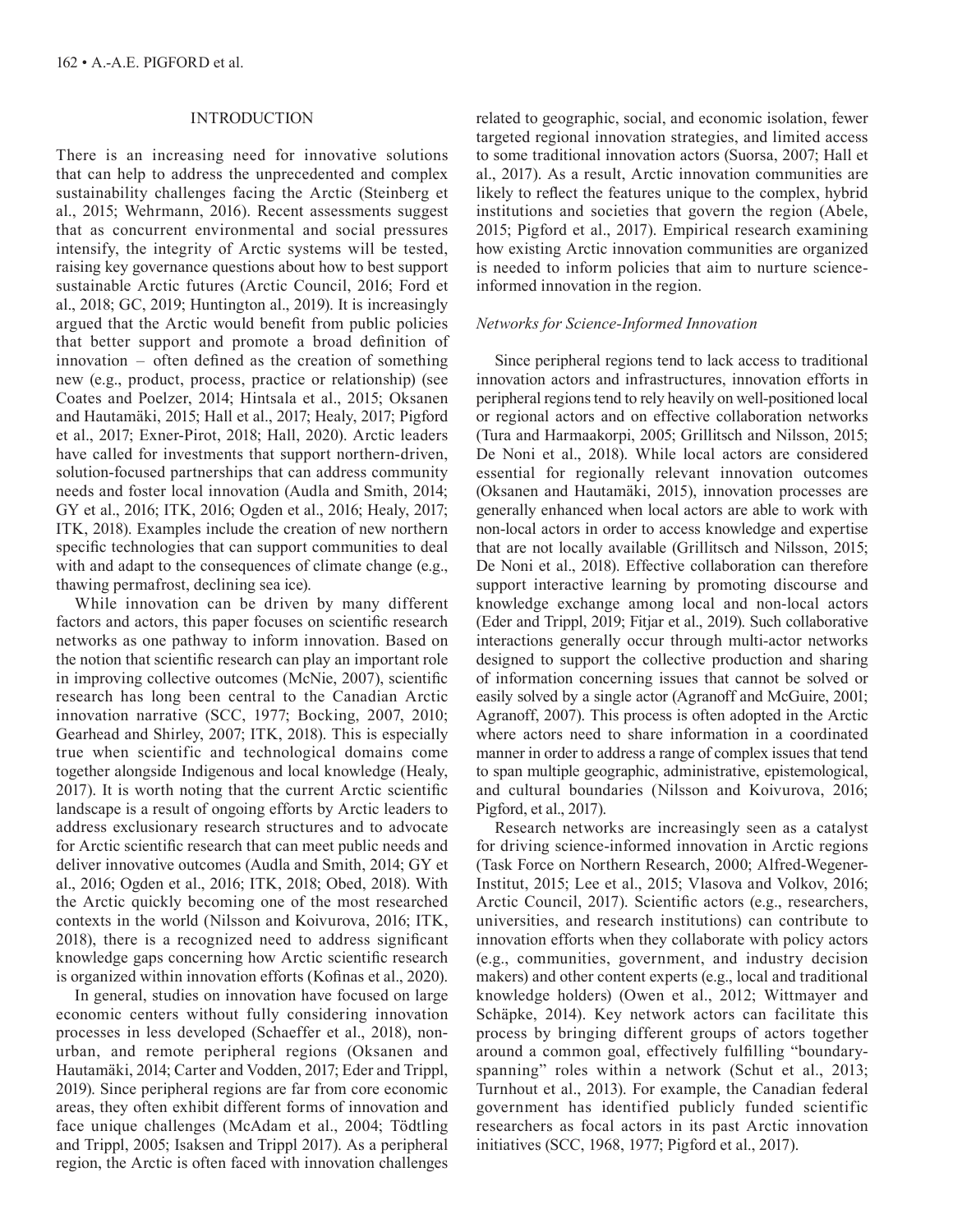A growing number of collaborative scientific efforts have been designed to promote coordinated action and facilitate science-informed innovation (e.g., University of the Arctic, the International Arctic Science Committee, EU-PolarNet, the Arctic Council's Scientific Cooperation Agreement), including decentralized scientific research networks (e.g., Canadian Network of Northern Research Operators, Social Economy Research Network of Northern Canada, Canadian Cryospheric Information Network, Canadian Mountain Network, ArcticNet). In this paper we focus on ArcticNet, one of the largest and most established Arctic research networks in Canada. ArcticNet was established in 2003 to bring diverse actors together from different organizations and sectors in order to examine the impacts of climate change in the Canadian Arctic with the goal of supporting innovation (e.g., new policies, strategies) (ArcticNet, 2020). ArcticNet was funded under the Canadian Networks of Centres of Excellence (NCE) program and received Can\$113.7 million from the federal government and Can\$249.4 million from partner organizations between 2004 and 2017 (GC, 2020). Historically, each funded NCE was supported by the program for up to 14 years (two 7-year terms); however, in 2017 it was announced that the NCE program would be terminated and one final funding call was held (Glauser, 2017), and ArcticNet successfully received an extension to continue to pursue its mandate until 2025. The network's broad mandate is to support science-informed innovation by translating science into impact assessments, national policies, and adaptation strategies (ArcticNet, 2020). The ArcticNet network includes multidisciplinary research teams funded through ArcticNet processes. These teams include scientists, managers, Indigenous organizations, northern communities, government, and private firms who work together to address issues that cross multiple disciplines (e.g., natural, human health, and social sciences) and sectors, while also leveraging funding from other sources (Coutinho and Young, 2016).

# *Research Aims and Objectives*

An understanding of how regional networks are organized (including the identification of boundaryspanning actors) has been identified as being important for nurturing regional innovation (Jacobsson and Bergek, 2011; Panetti et al., 2020). To date, efforts to evaluate Arctic scientific research have largely focused on describing project-specific outcomes or the quality of partnership engagement mechanisms at a local level (e.g., Gearhead and Shirley, 2007; Pearce et al., 2009; Felt and Natcher, 2011; Brunet et al., 2017; Eerkes-Medrano et al., 2019; Callaghan et al., 2020). These efforts have not paid close attention to how diverse actors might interact within broader networks; although Arctic science approaches often promote concepts and language around networks, there has been limited application of methods of analysis at the network level (Kofinas et al., 2020). While there has

been a recent examination of coauthorship patterns among Arctic researchers (Natcher et al., 2020), there has yet to be a broader structural analysis on the organization and evolution of networked Arctic scientific research that also includes non-academic actors (Pigford et al., 2017). This paper aims to understand how Arctic research networks are organized, evolve, and span disciplinary, organizational, and geographic boundaries in support of science-informed innovation by examining ArcticNet using social network analysis techniques.

# CONCEPTUAL FRAMEWORK

#### *Identifying Regional Innovation Actors*

In general, innovation actors can include private sector firms, non-profit organizations, universities, research and public organizations, knowledge infrastructures, end users, and local knowledge holders (Aarikka-Stenroos and Ritala, 2017; Järvi et al., 2018). Since context can shape regional innovation outcomes, different geographic locations may require different actor configurations depending on the availability of local innovation actors (Suorsa, 2007; Clarysse et al., 2014). Factors that can affect the structure and performance of regional innovation efforts include 1) private or public sector leadership (Doloreux and Dionne, 2008; Pierrakis and Saridakis, 2019), 2) involvement of universities in research, development, and training (Grillitsch and Nilsson, 2015; Kempton, 2015; Brown, 2016; Benneworth and Fitjar, 2019), and 3) local or non-local relationship configurations (Clarysse et al., 2014; Oksanen and Hautamäki, 2015). Each of these factors needs to be considered when evaluating the structure of networks in peripheral regions.

## *Spanning Boundaries to Support Innovation*

Boundary spanning is defined as "work to enable exchange between the production and use of knowledge to support evidence-informed decision making in a specific context," while boundary spanners are the "individuals or organizations that specifically and actively facilitate this process" (Bednarek et al., 2018:1176). Boundary spanning is not characterized by a single function or role; instead, it reflects a broad range of activities carried out by individuals, teams, or entire organizations (Posner and Cvitanovic, 2019). Boundary-spanning actors engage in strategies to support cross-boundary connections (Zietsma and Lawrence, 2010), which can result in improved understanding and relationships (Smink et al., 2015), stronger and more diverse social networks, and improved knowledge exchange between knowledge suppliers (e.g., universities, research institutes, government research bodies) and users (e.g., administrative agencies, policy organizations, communities) (Bednarek et al., 2018; Posner and Cvitanovic, 2019). Such improved cross-boundary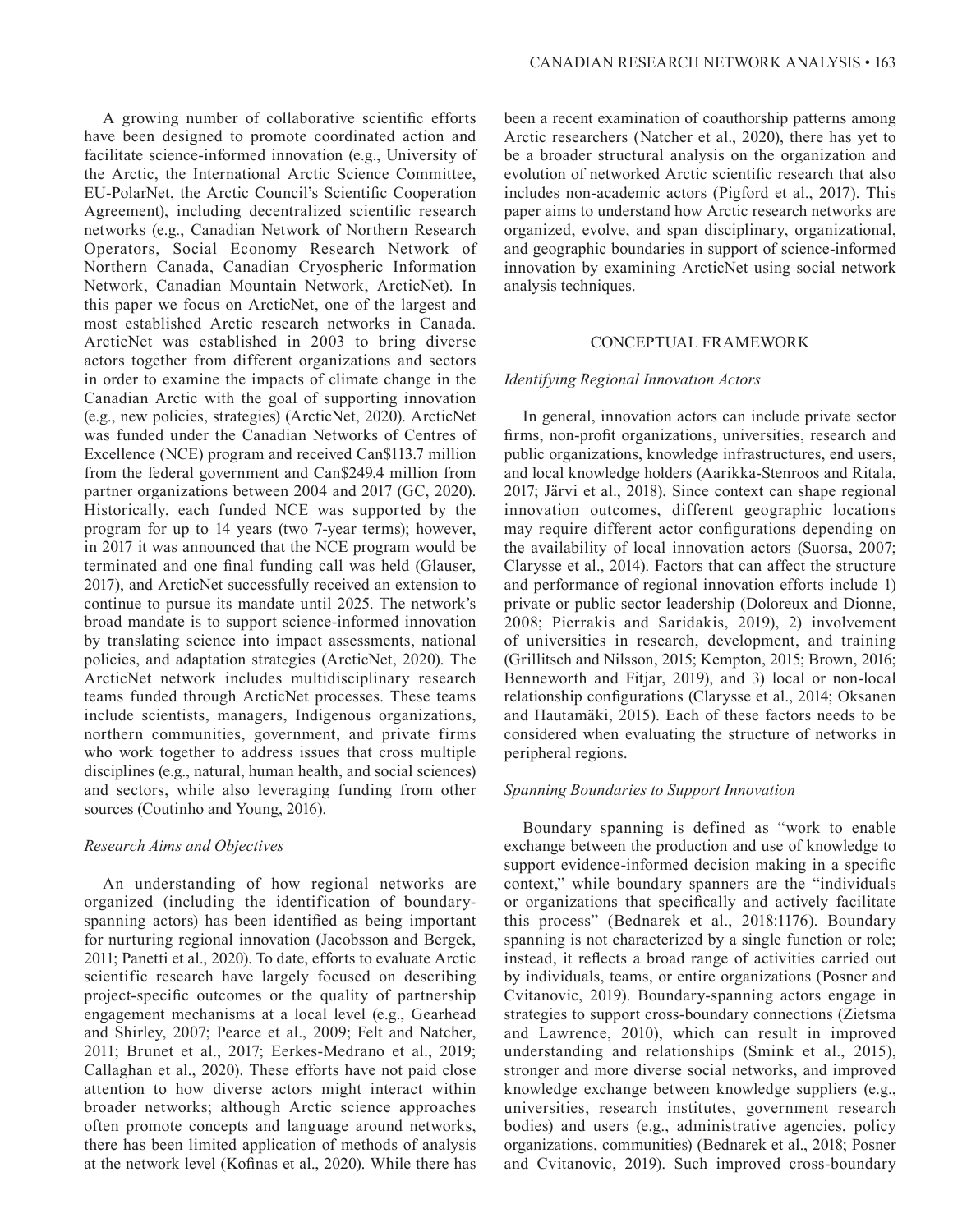relationships can help to stimulate innovation. Although the actors that have adopted formal leadership roles within a network are inherently assigned boundaryspanning responsibilities, other actors can also carry out this function. The extent that actors act as boundary spanners can be determined by considering their networked relationships (Posner and Cvitanovic, 2019).

# *Capturing Dynamic Network Configurations*

Social network analysis has been previously used in other contexts to examine academic co-authorship patterns (Ding, 2011; Uddin et al., 2012; Guan and Liu, 2016), inform the planning, implementation and monitoring of research activities (Morel et al., 2009; Klenk et al., 2010; Ginexi et al., 2017), as well as to examine the role of research in fostering innovation (Quiédeville et al., 2018) and shaping innovation ecosystems (Panetti et al., 2020). To capture the relational aspects of actors, network analysis employs social network theory to examine the connections between pairs of actors that form larger relational systems (Scott, 2012). Actors reflect a social unit, which in an innovation context may reflect individuals, firms, universities, research projects, research networks, and knowledge repositories (Contractor et al., 2006; Klenk et al., 2009). A networked relationship can be considered a process by which two or more actors collaborate to achieve a common goal (Hanneman and Riddle, 2011). Networks essentially arise from personal relationships between actors (Leite and Pinho, 2017); therefore, network analysis can provide insight into the presence, strength, and changing nature of relationships, including the identification of actors that act as boundary spanners and are positioned to foster new relationships or facilitate information flows among actors (Posner and Cvitanovic, 2019).

An examination of measures of network cohesion and those of the node-level network can present insight into the structural dimensions of a research network. Measures of network cohesion describe the strength of relationships distributed across the network and can be used to help determine changes over time. *Network size* refers to the total number of actors in the network. Size is important in understanding the structure of networked relations because each actor has limited resources and capacities for building and maintaining relationships (ties) (Hanneman and Riddle, 2005). *Network density* is calculated by examining the total number of networked ties and the total number of possible tie interactions. It captures the extent to which the network is interconnected and can be used as a proxy for the amount of collaborative activity in the network (Scott, 2012). *Network centrality* refers to the extent that collaborations are focused around individual actors (Scott, 2012). Being centrally located implies an advantageous position, often associated with a higher status and associated source of power (Zheng, 2010).

Node-level network measures can be used to understand the characteristics of individual actors in the network. *Ego network size* is the total number of contacts an actor has in its network (Hanneman and Riddle, 2005). Ego network size is generally seen to have a positive effect on innovation, since a larger network means increased opportunities for collaborative interactions (Zheng, 2010). *Degree centrality* accounts for the number of ties between actors (Scott, 2012). The higher the level of degrees, the more likelihood an actor has of being exposed to opportunities for innovation (Zheng, 2010). *Betweenness centrality* captures the extent that an actor acts as the shortest path (i.e., bridge) between two other actors (Ginexi et al., 2017). The identification of actors with a high degree of betweenness suggests that actors likely facilitate a high degree of boundary spanning in the network (Quiédeville et al., 2018). The existence of a gap or empty space in a person's network (the absence of ties between actors who are connected to the same ego) is considered a *structural hole* (Burt, 1982, 2009). Actors on either side of a structural hole have access to different flows of information; therefore, actors who can fill or bridge the structural hole are important boundary-spanning agents (Burt, 1982). From an innovation perspective, structural holes are seen to be positive for idea generation but detrimental to coordination and idea implementation (Zheng, 2010). Structural holes can be investigated using effective size, which reflects the total number of connected actors minus the average number of ties that each actor has to other actors (i.e., total impact), and efficiency, which reflects the portion of ties that are not redundant (i.e., effective size divided by network size) (Hanneman and Riddle, 2005).

# *Analytical Framework*

To examine network connections that are relevant to innovation in peripheral regions, an analytical framework was developed by linking key network analysis measures to the literature discussed above (e.g., innovation in peripheral regions and boundary spanning) (Table 1). Recognizing that networks learn and change over time, a longitudinal lens is also applied to the analysis.

#### STUDY METHODS

#### *Network Analysis*

We conducted a social network analysis (Scott, 2012) to identify the structure of collaborative relationships within ArcticNet using the organizational and individual network linkages reported between actors and to assess the network's configuration and its evolution over time. For this network analysis, a collaborative relationship was seen as occurring between two actors (individuals or organizations)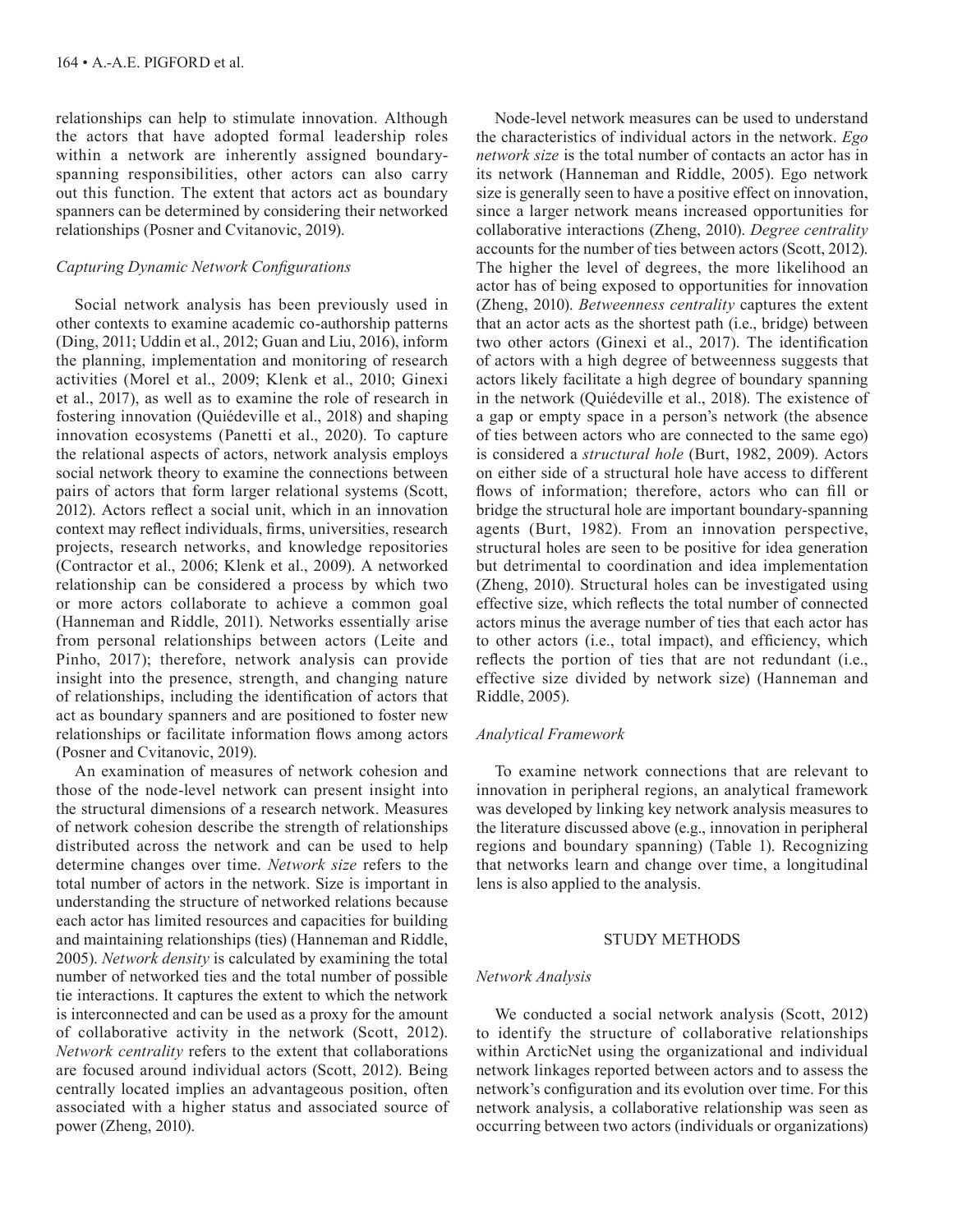|  | TABLE 1. Analytical framework used to examine network connections. |
|--|--------------------------------------------------------------------|
|  |                                                                    |

| Network characteristic                                                                                                                              | Analysis measure                                                                                        |
|-----------------------------------------------------------------------------------------------------------------------------------------------------|---------------------------------------------------------------------------------------------------------|
| General network description:<br>Network changes over time                                                                                           | • Actor descriptors<br>• Longitudinal analysis<br>• Network cohesion: density, centrality, network size |
| Central actors:<br>Identification of central actors<br>- local and non-local<br>$-$ dominant sectors (e.g., universities)<br>- project leaders      | • Actors with large ego networks<br>• Average degree centrality/normalized degree by category           |
| <b>Boundary crossing:</b><br>Patterns of cross-boundary collaborations<br>(e.g., sector, disciplinary theme)<br>Boundary spanning: Structural holes | • Description of cross-sector activity<br>• Average degree centrality by sector<br>• Effective size     |
| Identification of boundary spanners:<br>- local and non-local<br>- dominant sectors (e.g., universities)<br>$-$ project leaders                     | • Efficiency<br>• Actors with high betweenness centrality                                               |

if they participated in at least one funded research project together.

#### *Data Description*

Network data were generated using information derived from research projects funded by ArcticNet from 2004 until 2017. A database was created using annual report data obtained from the ArcticNet Secretariat in the summer of 2018, which was then cross-referenced with online project summaries (available on the ArcticNet website). As a funded NCE, ArcticNet is required to adhere to granting agency practices, which limited who was eligible to lead and hold ArcticNet research funds (e.g., individuals with an affiliation with an academic institution); however, anyone could participate in the network. Therefore, to be as inclusive as possible, we did not limit network inclusion to those who were in roles that were eligible to hold funding. Data were extracted for the individuals listed as project leaders, network investigators, collaborators, and research staff. Of note, trainees (e.g., undergraduate, masters, doctoral, and post-doctoral) were excluded from the analysis based on the assumption that their organizational affiliations are the same as their supervisor.

Demographic data related to members' affiliations and sex were included. To supplement the dataset, a web search was performed to identify the location of the organization when location data were missing. For academics who had government and university appointments, the organization indicated on the project summary was used for organization-level analysis, while for individuallevel analysis, the affiliation that appeared on the greatest number of project summaries was used. Categorization by sector was assigned to organizational affiliations: Canadian academic, international, federal government, provincial government, private sector, non-profit, and

northern Canada. Beyond inclusion in the study, actor roles were not considered in analysis. Of note, ArcticNet recognizes actors with northern-based affiliations as a distinct 'sector', which is also reflected in our analysis. Actors with northern Canadian affiliations (i.e., those with affiliations located in the territories or in Inuit Nunangat) were categorized as "northern" only. Although northern actors reflected a range of public and non-profit actors (e.g., community, regional, and territorial governments, hunting and trapping organizations, and northern colleges) and a few private sector actors (mostly consulting firms), they were not included in other sector category counts (e.g., academic) or further differentiated for analysis. While this categorization helped us to align with ArcticNet rhetoric, we acknowledge that it did not allow us to explore nuanced relationships between diverse northern actors and other sectors. We recognize this as a limitation of our dataset. To facilitate discussion about the relationship between local and non-local actors, actors in the northern category were considered local actors and were compared to non-local Canadian actors (i.e., those located in Canada but not in the territories or Inuit regions), and non-local international actors, including international actors located in other circumpolar regions.

Research projects were funded by ArcticNet in four distinct phases making it relatively straightforward to examine changes over time (Phase 1, 2004–08; Phase 2, 2008 – 10; Phase 3, 2010 – 15; Phase 4, 2015 – 18). Of note, only partial data were available for Phase 4 because ArcticNet changed its reporting structure in 2017 – 18, and comparative data were not available. Therefore, all data reflect relationships between 2004 and 2017. ArcticNet projects are also organized by five themes (Marine Systems, 48 projects; Terrestrial Systems, 34 projects; Inuit Health, Education and Adaptation, 44 projects; Northern Policy and Development, 20 projects; Knowledge Transfer, 6 projects).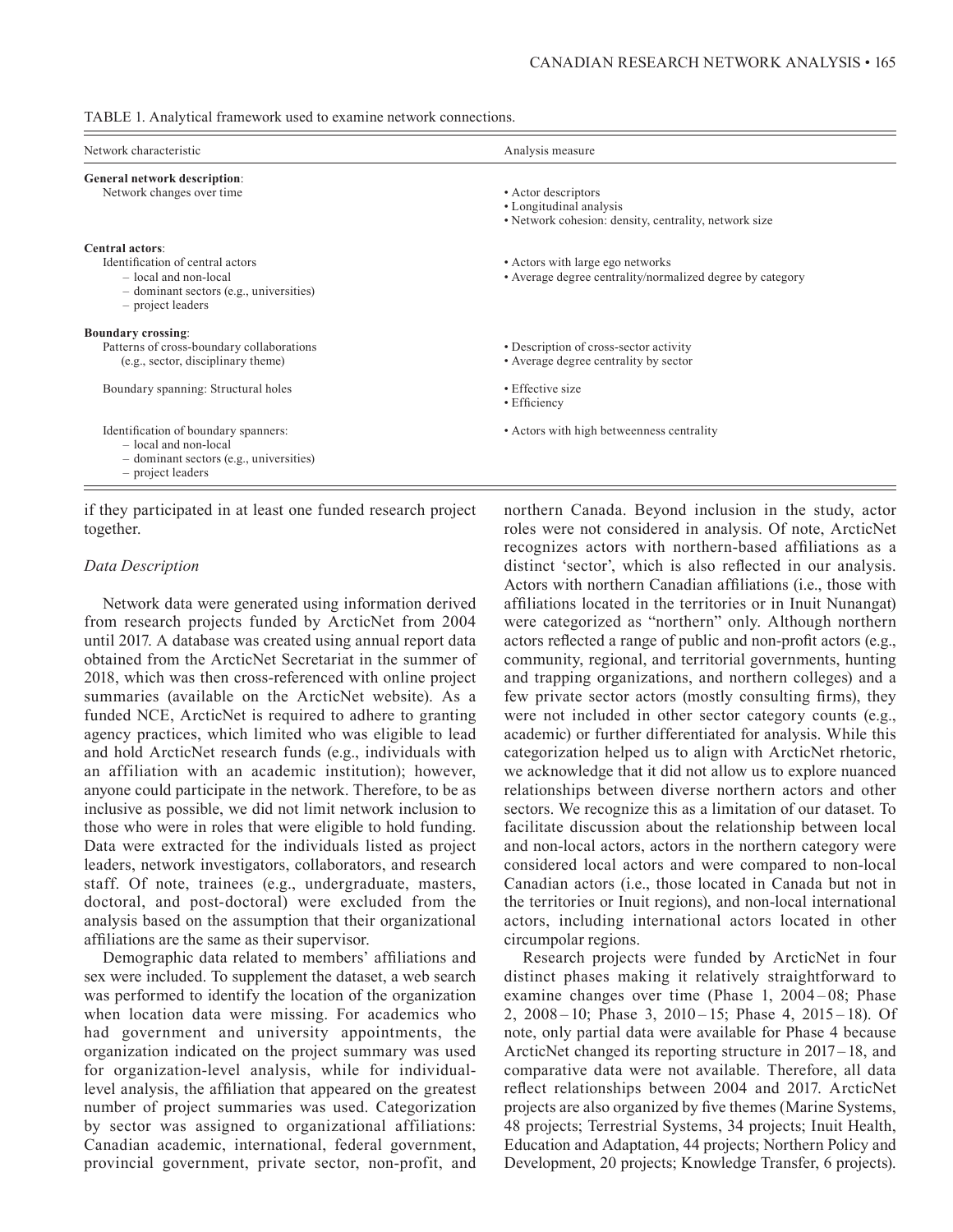Of note, Theme 5: Knowledge Transfer was only added to the network in Phase 3. Since the themes in Phase 1 were different, Phase 1 themes were re-coded in consultation with the ArcticNet executive director in 2018 to facilitate cross-phase comparisons.

# *Data Analysis*

In order to provide informative depictions of ArcticNet's network structure, data transformations and network metrics were calculated using UCINET 6 software for Windows and visualizations were prepared using NetDraw 2.164 software (Borgatti et al., 2002). Data were analyzed by examining collaborative relationships between individual actors as well as organizational actors to garner a general description of the network (binary, undirected relationships). Metrics presented for the comprehensive network include a cumulative view of all relationships formed over the duration of ArcticNet given that once a relationship is formed the collaborator is retained as a contact. The size of the network in each phase is not cumulative and represents the relationship during that phase only in order to provide clearer insight to the network structure at several points in time.

Two-mode matrices were created to examine how individual actors collaborated across projects (individual × project) for the entire network and each of the four phases. These were then converted into one-mode adjacency matrices to represent the relationships between the individuals connected through ArcticNet funded projects (individual  $\times$  individual). To represent the organizational relationships across projects, the same process was repeated for organizational actors (i.e., transforming two-mode organization  $\times$  project matrices to one-mode organization  $\times$ organization matrices). Network metrics and visualizations were generated to identify changes in relationships between ArcticNet actors. Visualizations by phase were presented as interorganizational collaborations. Our decision to focus visualizations on organizational connections did not inhibit our ability to map the ArcticNet network structure and was informed in part by the recognition that there are limitations to visualizing an entire network with every actor's connections represented (Klenk et al., 2009). To gain insight into cross-discipline (theme) collaboration across projects, the two-mode matrix (individual  $\times$  project) was converted into a one-mode adjacency matrix (project  $\times$ project).

The analysis was based on the framework outlined in Table 1. To show the extent to which individual and organizational actors were connected over time, network cohesion measures (density, centrality, size) were assessed for the complete network and for each phase. To identify central or predominant actors, several characteristics were calculated for each individual: ego network size, average degree (number of links per actor), and normalized average degree. Individual actors appointed as project leaders were also described, and network characteristics were calculated.

To understand areas of boundary spanning, we examined three types of boundaries that ArcticNet was intended to cross: sectoral, disciplinary (captured by theme), and geographic. We describe project collaborations by theme as a measure of interdisciplinary collaboration and identify the projects that facilitated a high degree of boundary spanning. We then consider measures of individual boundary spanning by identifying actors with a high betweenness centrality and aim to identify the potential presence of structural holes by calculating average effective size and efficiency.

# *Ethics*

ArcticNet was aware and supportive of this study, however all research work was completed at arm's length. Research Ethics Board approval (file 44-0618) was received on 15 June 2018 for 10 scoping interviews with key informants who had historical and administrative knowledge of ArcticNet in order to identify the secondary sources used in this analysis. Preliminary findings from this research were shared with the ArcticNet Secretariat, which used this information to inform their 2018 funding renewal application. The research was also used to foster discussions about the development of the North-by-North research program within the ArcticNet community, including with representatives from Northern colleges and the ArcticNet Inuit Research Advisory Committee (Dawson et al., 2019).

# *Description of Network Characteristics: A Multi-Actor Network*

Over the 13-year period from 2004 to 2017, ArcticNet funded a total of 152 multidisciplinary research teams (i.e., projects) over four distinct funding phases (Table 2). There were 301 unique organizations from multiple sectors: Canadian academic (n = 55; 18%), northern Canada  $(n = 96; 32\%)$ , international  $(n = 102; 34\%)$ , government  $(n = 20; 7\%)$ , private sector  $(n = 15; 5\%)$ , and non-profit  $(n = 13; 4\%)$ . The total number of unique organizations in the network doubled over time, suggesting that from an organizational diversity perspective, the network was successful in recruiting individuals from new organizations into the network. Each phase saw the introduction of new organizational actors, with increasing participation from different northern and international organizations (see Fig. 1 and Supplementary Appendix Table S1 for breakdown by phase). There was also increased organizational turnover within the non-profit and international sectors by phase; however, overall, there was ongoing participation by a range of organizational actors (e.g., 51 organizations appeared in all four phases, 30 in three phases, 66 in two phases, and 155 in only one phase; see Appendix Fig. S1 for breakdown by sector).

The network analysis included 1659 individual actors. Location data were missing for 134 individuals, so they were excluded in the analysis by geography, but were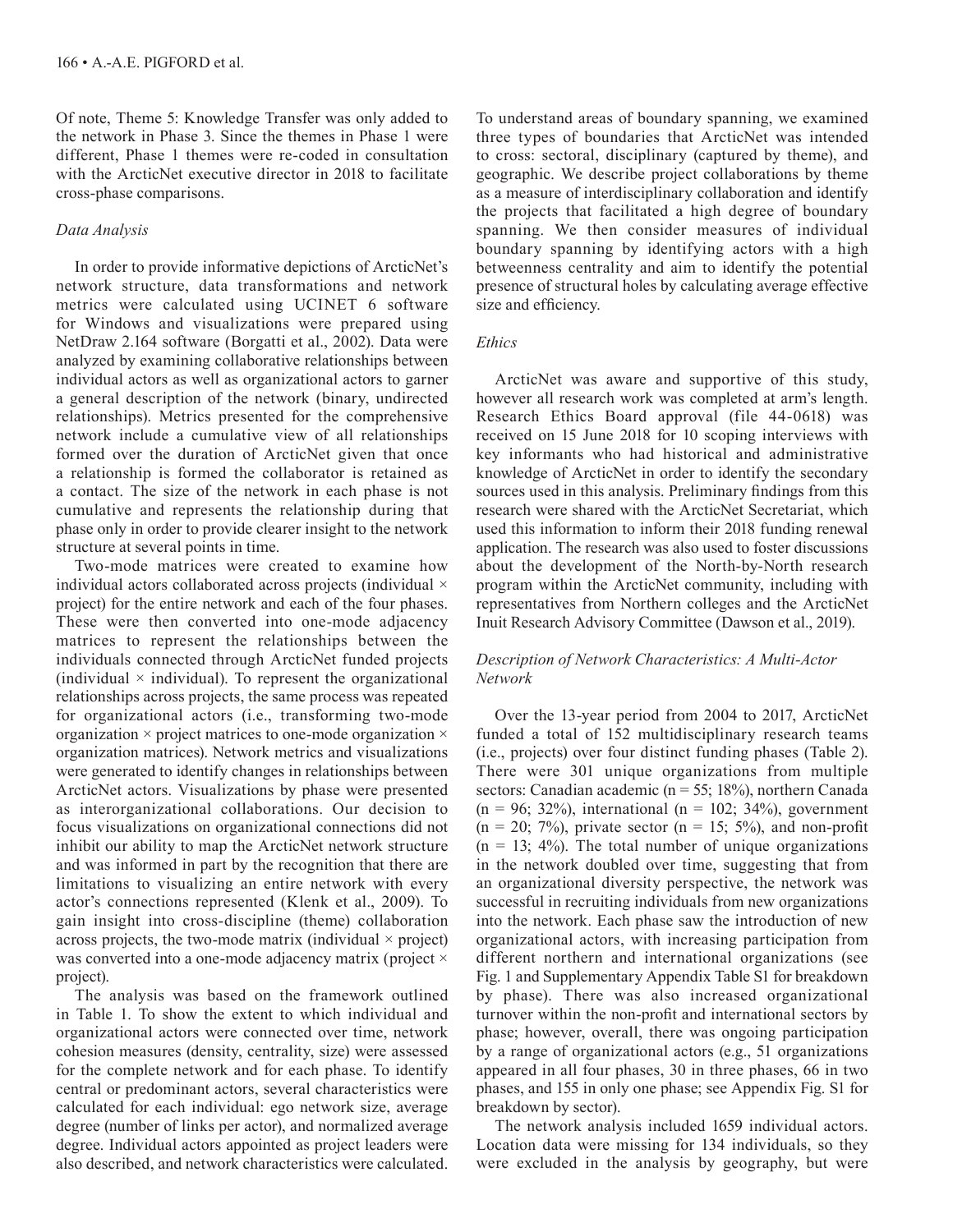| TABLE 2. ArcticNet network characteristics over four funding phases. |  |  |
|----------------------------------------------------------------------|--|--|
|----------------------------------------------------------------------|--|--|

|                                   | Complete network $\mathbf{r}$ | Phase 1     | Phase 2         | Phase 3     | Phase $4^2$ |
|-----------------------------------|-------------------------------|-------------|-----------------|-------------|-------------|
| Years                             | $2004 - 19$                   | $2004 - 08$ | $2008 - 11$     | $2011 - 15$ | $2015 - 19$ |
| No. of projects                   | 152                           | 30          | 40              | 40          | 42          |
| No. of unique organizations       | 301                           | 94          | 15 <sup>1</sup> | 167         | 175         |
| No. of individuals (% female)     | 1659(44%)                     | 394 (37%)   | 622(41%)        | 732 (40%)   | 728 (39%)   |
| No. of project leaders (% female) | 91(13%)                       | 38(5%)      | 45 $(6%)$       | 47 (9%)     | 49 $(16%)$  |

<sup>1</sup> The complete network captures all possible networked connections.<br><sup>2</sup> Data from 2017–18 and 2018–19 were unavailable and thus not included.



FIG. 1. Distribution of unique organizational and individual Arctic actors by sector during each phase. \*Data from 2017 –18 and 2018 –19 were unavailable and thus not included.

included in all other analyses. Individual actors represented several sectors: Canadian academic ( $n = 862$ ; 52%), northern Canada (n = 417; 25%), international (n = 147; 9%), government (n = 185; 11%), private sector (n = 20; 1%), and non-profit ( $n = 28$ ; 2%). In all phases, over half of the individual actors in ArcticNet were from Canadian

academic institutions; however, there was a general trend of increasing participation from individuals affiliated with northern and international institutions (Fig. 1; Appendix Table S1). This trend was not observed in Phase 4; however, this may be an artifact of only having partial data for that phase. When examining the other phases, projects tended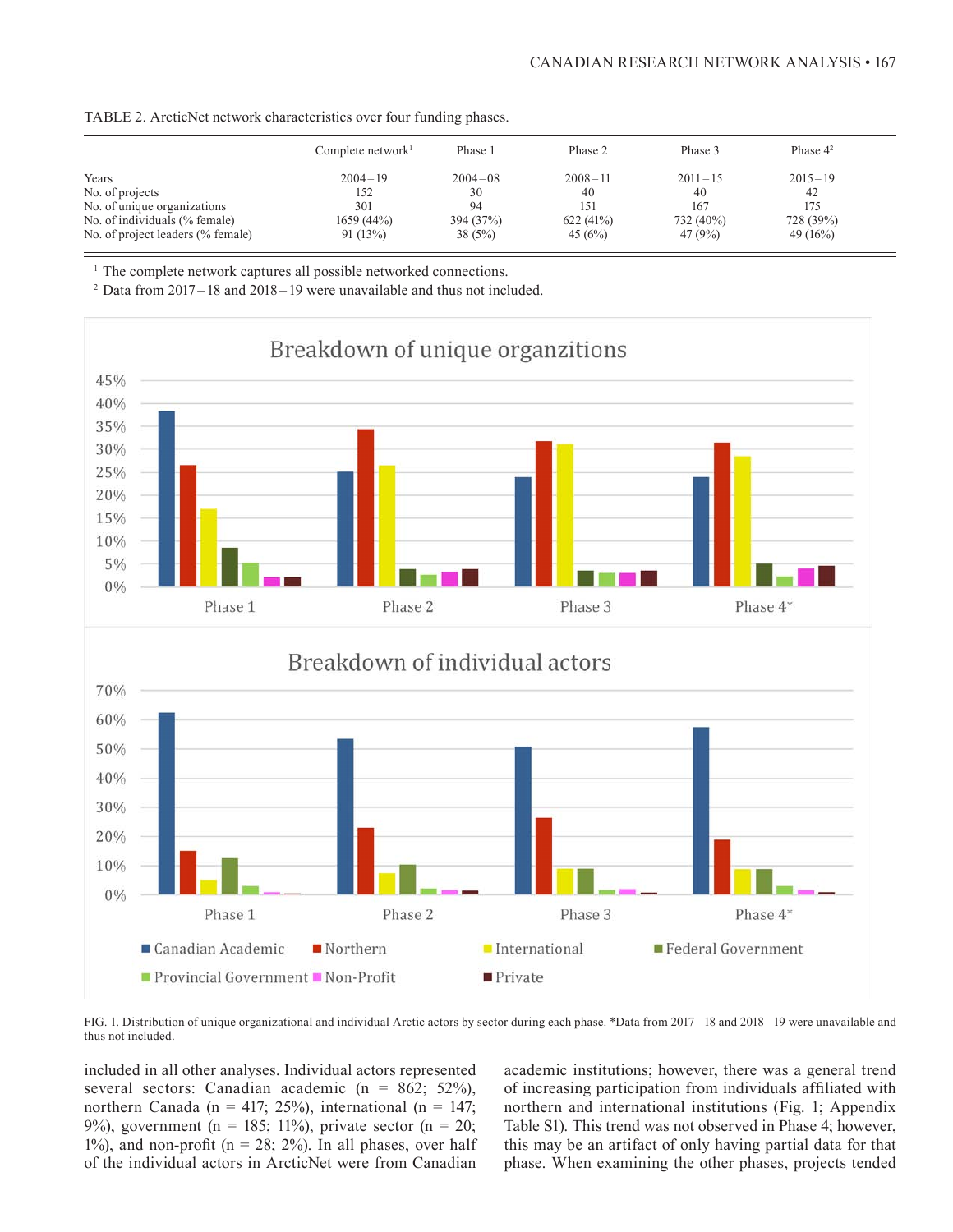to incorporate more nonacademic actors at later stages of each phase. Of the individual actors from Canada, the majority of network participants were from Quebec (35%), Ontario (15%), Nunavut (11%), and Newfoundland and Labrador (11%) followed by Manitoba, Alberta, Northwest Territories, British Columbia, Nova Scotia, Saskatchewan, New Brunswick, Prince Edward Island, and Yukon. International actors were largely from the USA (42%), the United Kingdom  $(11\%)$ , Norway  $(11\%)$ , France  $(9\%)$ , Denmark and Greenland (6%), Germany (6%) and Russia (6%), with several individuals from Iceland, Australia, China, Finland, the Republic of Ireland, Japan, the Netherlands, Portugal, Spain, and Switzerland.

# *Changes to Network Structure*

When examining ArcticNet's connections over time, we found an increasing trend in collaboration evidenced by the doubling of the number of actors (both individual and organizational) and network ties in Phase 1 to Phase 4 (see previous section for details). The decrease in network density from Phase 1 to Phase 4 indicates that while the network grew, it had not reached saturation by 2017 (Table 3; Fig. 2). The patterns of connectivity for individual actors trended towards a flatter hierarchy and decentralization over time (i.e., increasing connections, decreasing density, decreasing centralization). From an organizational perspective, centrality remained similar over time, suggesting that despite increasing in size, the network remained centralized with some organizations retaining their dominant positions. Figure 2 illustrates the collaboration networks based on organizational connections in each of the four phases, with the nodes representing organizational actors and lines representing the relationships between actors in each phase. For the visualizations, node colors reflect the sector, node size represents the degree of centrality for each node.

# *Dominant Actors*

To identify the actors who hold the key positions in the network, we paid particular attention to the position of 1) the most central sector actors, 2) local northern actors, and 3) ArcticNet's project leaders. To identify the types of actors that played a central role in the network, we examined actors with a large ego network size and degree centrality, also considering sector and geographic location (local, nonlocal national, and non-local international). Descriptions of average actor centrality and ego network size by location are in Table 4 (for sectors, see Appendix Table S2).

The average degree centrality for the entire network was 31 for organizations, meaning that the average organizational actor had 31 connections to other organizations inclusive of multiple connections to the same actor; for individual actors, the average ego network size was 43 (Appendix Table S2). An examination of average degree illustrates that more than half of the Canadian academic organizational actors had ego networks larger than the network average in all phases and in the complete network. For the complete network, the organizations with the largest ego networks included Université Laval, Université du Québec à Rimouski, Government of Nunavut, University of British Columbia, and Université de Montréal. The individuals with the greatest ego network size were male actors from Fisheries and Oceans Canada (two actors), University of Manitoba, Trent University, and Memorial University of Newfoundland (Appendix Table S3). Further, the organization that occurred on the greatest number of projects in each phase was ArcticNet's host organization, Université Laval. In summary, the largest ego networks were found among public sector actors (e.g., Canadian academic and federal government) with more representation from northern actors (e.g., Government of Nunavut, Nunatsiavut Government) in later phases.

Public sector actors located in southern Canada (e.g., Canadian academic and federal and provincial governments) represented the group of actors with the largest ego networks (Appendix Table S2). Taking a longitudinal look at participation in ArcticNet, the total number of non-local public sector actors stayed relatively consistent over time. The fact that over 60% of the Canadian academic organizations in ArcticNet participated in three or more phases indicates that these organizations were central to the ongoing existence of the network (Appendix Fig. S1). Data for individual participants corroborates this trend, with 18% of Canadian academic individuals participating in three or more phases. Approximately 20% of individuals from provincial governments also had continued participation (more than three phases), which is high when compared to individuals in each of the other categories whose participation was less than 10% in three or more phases.

When considering changes from Phase 1 to Phase 4, there were small increases in degree centralization for Canadian academic, northern, international, and private sector organizational and individual actors (Appendix Table S2). While provincial governments increased their organizational degree centralization, there was a decrease in degree centralization for individual provincial actors. Conversely, while federal government organizational actors became less central, there were individuals from the federal government who became more central. However, although some individual actors may have increased their degree centrality, the change was not large enough to account for the increased network size resulting in a decrease in average normalized degree centrality. Overall, decreases to normalized average degree were seen for individual and organizational actors from all locations and from all sectors.

Although non-local academic actors from Canada are among the most central actors in ArcticNet, it is important to note an increasing presence of local actors (see Fig. 1, Table 4, Appendix Table S1). While local actors have a smaller average degree compared to non-local Canadian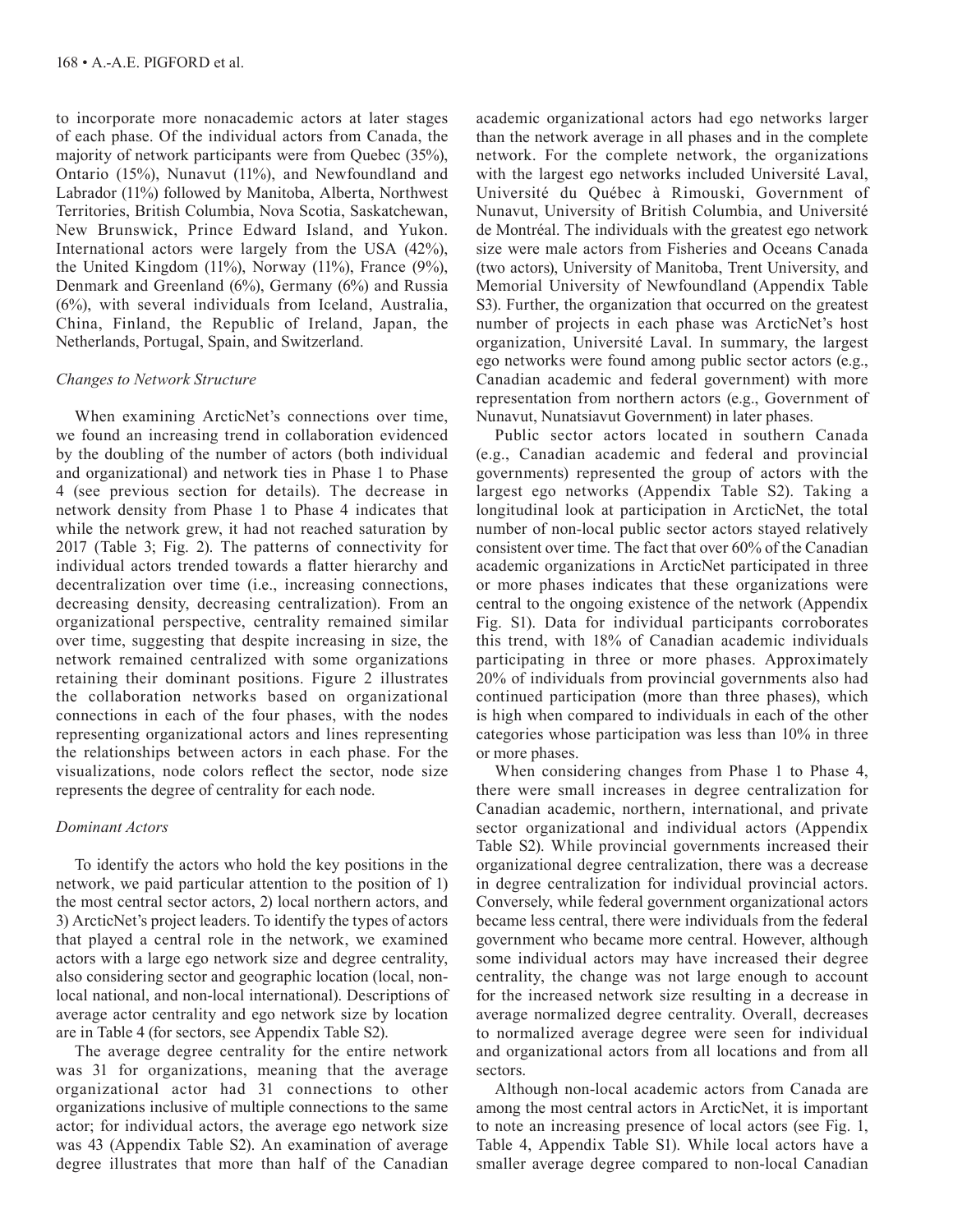|                               | Complete network $l$ | Phase 1 | Phase 2 | Phase 3 | Phase $4^2$ |
|-------------------------------|----------------------|---------|---------|---------|-------------|
| Organizational relationships: |                      |         |         |         |             |
| Density                       | 10.4%                | 20.4%   | 14.3%   | 14.8%   | 13.5%       |
| Centrality                    | 59.6%                | 54.9%   | 57.8%   | 53.3%   | 56.1%       |
| Network size                  | 301                  | 94      | 151     | 167     | 175         |
| Number of ties                | 9,416                | 1,786   | 3,246   | 4,100   | 4,116       |
| Ratio ties:nodes              | 31:1                 | 19:1    | 21:1    | 25:1    | 24:1        |
| Alpha                         | 0.97                 | 0.96    | 0.96    | 0.97    | 0.96        |
| Individual relationships:     |                      |         |         |         |             |
| Density                       | 2.6%                 | 7.4%    | $5.2\%$ | 5.3%    | 4.3%        |
| Centrality                    | 21.4%                | 26.6%   | 19.8%   | 20.2%   | 13.9%       |
| Network size                  | 1,659                | 394     | 622     | 732     | 728         |
| Number of ties                | 71,728               | 11,482  | 20,278  | 28,482  | 22,926      |
| Ratio ties: nodes             | 43:1                 | 29:1    | 33:1    | 39:1    | 32:1        |
| Alpha                         | 0.98                 | 0.97    | 0.97    | 0.98    | 0.97        |

TABLE 3. Structural measures of ArcticNet's relationships between actors over time.

<sup>1</sup> The complete network captures all possible networked connections.<br><sup>2</sup> Data from 2017–18 and 2018–19 were unavailable and thus not included.



FIG. 2. Actor collaboration networks based on organizational connections in each of the four phases, with the nodes (squares) representing organizational actors and the lines representing the relationships between actors. Node colors reflect the sector, and node size represents the degree of centrality for each node. Data from 2017–18 and 2018–19 were unavailable and thus not included.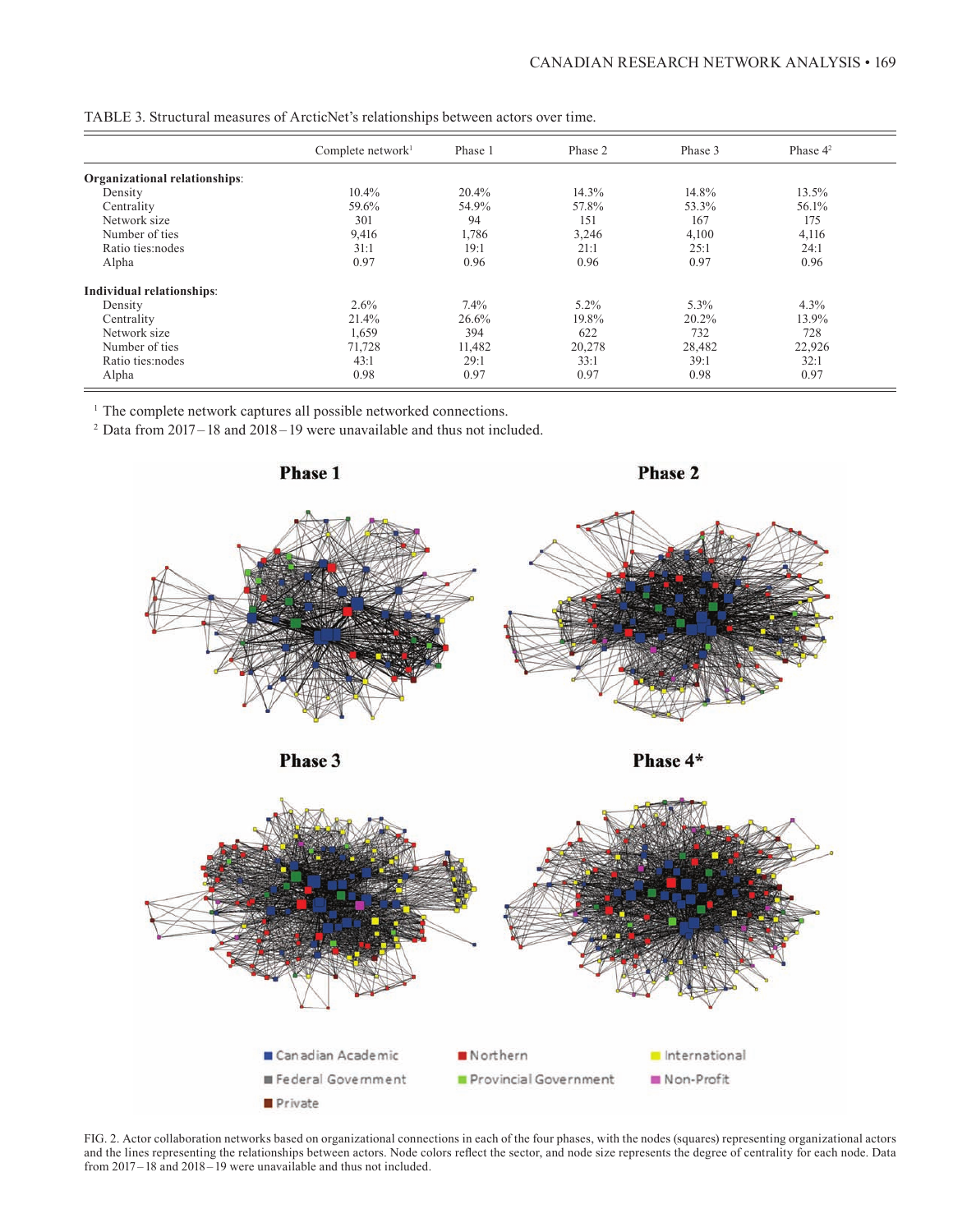|  | TABLE 4. Centrality and boundary-spanning measures for innovation actors by geography. |  |  |
|--|----------------------------------------------------------------------------------------|--|--|
|  |                                                                                        |  |  |

|                                   | Organizations        |         |             | Individuals          |         |             |
|-----------------------------------|----------------------|---------|-------------|----------------------|---------|-------------|
|                                   | Complete network $l$ | Phase 1 | Phase $4^2$ | Complete network $l$ | Phase 1 | Phase $4^2$ |
| Average of degree                 | 31.3                 | 19.0    | 23.5        | 43.2                 | 29.1    | 31.5        |
| Local                             | 25.8                 | 16.2    | 19.6        | 41.2                 | 28.3    | 30.7        |
| Non-local national                | 49.0                 | 22.8    | 32.9        | 45.1                 | 29.7    | 31.9        |
| Non-local international           | 19.7                 | 11.3    | 14.8        | 35.4                 | 23.3    | 29.6        |
| Average of normalized degree      | 0.10                 | 0.20    | 0.14        | 0.03                 | 0.07    | 0.04        |
| Local                             | 0.09                 | 0.17    | 0.11        | 0.02                 | 0.07    | 0.04        |
| Non-local national                | 0.16                 | 0.25    | 0.19        | 0.03                 | 0.08    | 0.04        |
| Non-local international           | 0.07                 | 0.12    | 0.09        | 0.02                 | 0.06    | 0.04        |
| Average of betweenness            | 145.9                | 41.1    | 83.9        | 1469.2               | 276.2   | 682.2       |
| Local                             | 65.8                 | 10.2    | 43.9        | 1012.1               | 30.6    | 666.0       |
| Non-local national                | 364.6                | 68.6    | 169.8       | 1815.5               | 340.7   | 740.9       |
| Non-local international           | 15.2                 | 2.2     | 9.5         | 245.9                | 16.6    | 245.4       |
| Average of normalized betweenness | 0.33                 | 0.96    | 0.56        | 0.11                 | 0.36    | 0.26        |
| Local                             | 0.15                 | 0.24    | 0.29        | 0.07                 | 0.04    | 0.25        |
| Non-local national                | 0.81                 | 1.60    | 1.13        | 0.13                 | 0.44    | 0.28        |
| Non-local international           | 0.03                 | 0.05    | 0.06        | 0.02                 | 0.02    | 0.09        |
| Average effective size            | 13.7                 | 6.3     | 9.5         | 12.9                 | 6.0     | 5.4         |
| Local                             | 9.2                  | 2.0     | 6.1         | 8.6                  | 2.7     | 4.5         |
| Non-local national                | 28.0                 | 9.2     | 16.9        | 15.4                 | 6.8     | 5.9         |
| Non-local international           | 4.5                  | 3.0     | 3.0         | 6.3                  | 3.2     | 2.9         |
| Average efficiency                | 0.26                 | 0.24    | 0.26        | 0.18                 | 0.14    | 0.12        |
| Local                             | 0.23                 | 0.16    | 0.22        | 0.14                 | 0.08    | 0.11        |
| Non-local national                | 0.36                 | 0.30    | 0.35        | 0.20                 | 0.15    | 0.12        |
| Non-local international           | 0.18                 | 0.16    | 0.18        | 0.13                 | 0.12    | 0.09        |

<sup>1</sup> The complete network captures all possible networked connections.<br><sup>2</sup> Data from 2017–18 and 2018–19 were unavailable and thus not included.

actors, there was an increase over time. However, these increases did not necessarily result in relative increases in degree centralization when compared to non-local actors. Individual actors from international locations and organizations from southern Canada (i.e., non-local) saw the largest average increase in degree of centralization over time.

An investigation of ArcticNet's identified project leaders (PL)  $(n = 91)$  illustrates that the majority of PL were males (86%) from academic organizations. The association between PL and academic institutions was expected given that at least one project leader per project was required to have a university affiliation as per the rules outlined by the NCE program. An analysis of gender diversity among ArcticNet's academic leadership is elaborated on elsewhere (Natcher et al., 2020). Node-level analysis suggests that PL were much more central to the network than non-project leaders (average normalized degree project lead/non-leader: Complete network, 0.06/0.02; Phase 1, 0.10/0.07; Phase 2, 0.09/0.05; Phase 3, 0.08/0.05; Phase 4, 0.07/0.04). They were also more likely to be in boundary-spanning positions (average normalized betweenness project lead/non-leader: Complete network, 0.99/0.06; Phase 1, 1.7/0.17; Phase 2, 1.32/0.11; Phase 3, 1.35/0.10; Phase 4, 1.33/0.15), which suggests that these individuals are in relative positions of power within the network.

## *Cross-Sector Collaboration and Boundary Spanning*

Evidence presented above suggests that ArcticNet was successful in recruiting actors from several sectors and geographic locations (local and non-local actors). Crosssector relations largely took place between non-local Canadian public sector actors (universities, government) and local northern actors. Actors from international locations, Canadian non-profits and the private sector had relatively low average degree centralization when it came to the complete network for both organizational and individual relationships.

Project-level relationships (individuals connected through projects) across themes suggests that actors collaborated differently based on project theme (Fig. 3). In the context of boundary spanning, projects with high betweenness centrality could serve as a platform to facilitate collaborations across the entire network or they could disseminate information across the network more easily. Projects funded under Theme 4 (Northern Policy and Development) and Theme 5 (Knowledge Transfer) scored among the projects that had the most diverse sectoral representation, while Theme 1 (Marine Systems) had the lowest likelihood of cross-organization collaboration. Projects linked to marine and terrestrial systems (Themes 1 and 2) were the least likely to facilitate boundary spanning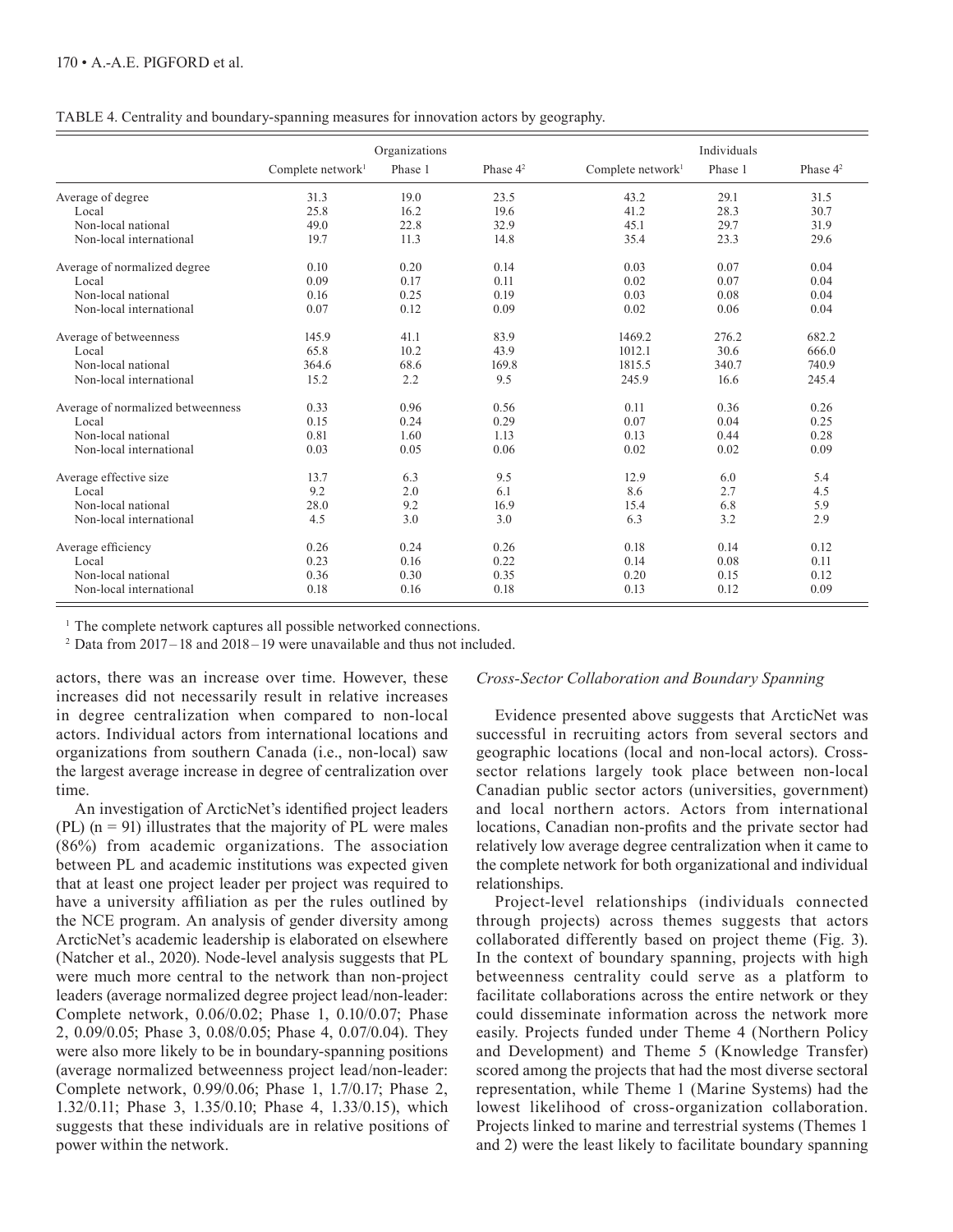

FIG. 3. The complete ArcticNet network of individual actors connected through projects, with the nodes (squares) representing projects and the lines representing the relationships between individual actors. Node colors reflect each project's theme, and the size of nodes corresponds to betweenness centrality scores, which indicate the extent that a project served as a bridge between actors on other projects.





(avg. betweenness: Theme 1 (62), 2 (62), 3 (111), 4 (105), 5 (116)).

Figure 4 expands this discussion to consider the configuration of sector-based organizational collaborations by theme. Based on these findings, it can be determined that there are different collaboration patterns within the network depending on the topic of focus. For example, projects focused on Theme 3 (Inuit Health, Education and Adaptation) included organizations from all sectors, with local northern innovation actors constituting the largest organizational sector, compared to projects on marine

systems (Theme 1), which included the highest proportion of international organizations and the lowest proportion of local northern organizations. Based on the different configurations of actors, it can be argued that each theme reflects a different collaboration pattern, thus potentially different innovation outcomes. It is particularly interesting that Theme 5 (Knowledge Transfer), a topic that in the broad literature is closely associated with the private sector, has engaged virtually no private sector actors.

Overall, Canadian academic organizations and individual actors are the sectors with the highest average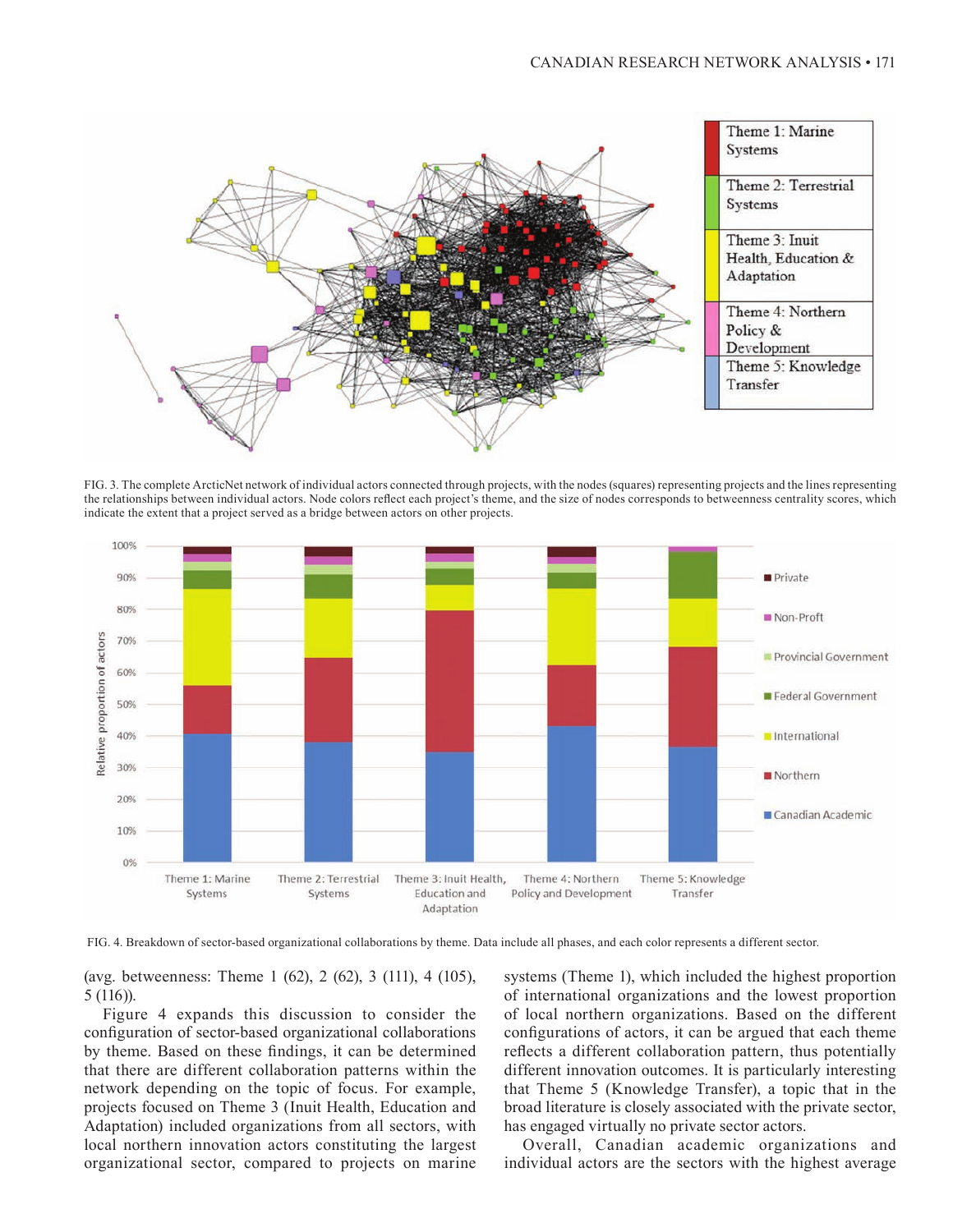betweenness centrality, suggesting that they are most likely to act as boundary spanners, followed by the federal government. These patterns were found in the complete network and in each phase for organizational actors. For individual actors, Canadian academics consistently had the highest average betweenness scores, but actors with affiliations based in northern Canada (i.e., local actors) saw the largest increase in average betweenness from Phase 1 to Phase 4, implying an increased likelihood to carry out boundary-spanning roles. The same pattern is revealed with local individuals in terms of structural holes (Table 4). With respect to individual actors, the overall impact (average effective size) decreased slightly and the proportion of non-redundant ties (average efficiency) also decreased. Interestingly, local (individual) actors did not follow this trend and had the greatest relative increase over time for both impact (average effective size) and non-redundant ties (average efficiency). Overall, the impact of organizational actors increased with time, especially for non-local Canadian organizations (average effective size), and the proportion of non-redundant ties also increased over time for organizational actors (average efficiency).

# DISCUSSION

This study reveals the dynamic structural profile of a Canadian Arctic scientific network created to promote science-informed innovation in the Arctic. It provides a useful example of how a systematic examination of network collaboration patterns can yield insight into the broader organization, evolution, and boundary-spanning practices in Arctic science. Contributing to the literature on Arctic science for innovation and impact, the findings characterize science-based innovation actors, their configurations over time and their potential roles within the network. We now reflect on the networked patterns among Arctic scientific research actors to consider the position and role of central actors and present insights that may help to inform policies designed to better serve Arctic innovation needs.

# *Evidence of a Dynamic Research Network*

While effective collaboration is known to define the quality and effectiveness of a regional innovation initiative (Markkula and Kune, 2015), it has generally been assumed that peripheral regions will have less established networks and connections than more central economic regions (De Noni et al., 2018). The results from our structural network analysis of ArcticNet illustrate the potential for non-local research networks to facilitate connections across a large and geographically isolated region of Canada, spanning sectors, disciplinary themes, and geography (e.g., local or non-local). This finding corroborates evidence from other Canadian studies suggesting that formal Canadian scientific research networks have been successful in fostering multidisciplinary and multi-sectoral research collaborations

(Clark, 1998; Coutinho and Young, 2016). ArcticNet's collaboration network grew over time, becoming more decentralized as new individuals joined. However, despite a reduced focus on some individuals, the fact that key organizations played an ongoing central role suggests that science-based innovation in the Arctic may be reliant on somewhat entrenched organizational actors.

# *Central Role of Non-Local Actors*

ArcticNet's structure reflects the innovation actor profile of a peripheral region, with limited participation from private sector actors and a high emphasis on Canadian public sector institutions (e.g., governments, academic organizations) (Doloreux and Dionne, 2008; Coates et al., 2014; Pierrakis and Saridakis, 2019). More than half of all ArcticNet actors were affiliated with Canadian academic institutions. The fact that academic actors represent the most central actors (by average degree) reflects expectations for universities to play a central role in regional innovation processes (Benneworth and Fitjar, 2019). Academic actors were also the most likely to act as boundary spanners (high degree betweenness), which suggests that academic entrepreneurship was important for realizing ArcticNet's innovation outcomes (Etzkowitz and Zhou, 2017; Fischer et al., 2018; Schaeffer et al., 2018), and that academic actors are adopting boundary-spanning roles in the Arctic despite potential transaction costs (Pigford et al., 2018). The latter finding echoes a general trend towards academic actors adopting boundary-spanning roles in the context of researching complex global challenges (Schut et al., 2013; Turnhout et al., 2013; Atta-Owusu, 2019), implying that non-local academic actors play a supportive role in facilitating Arctic science and innovation efforts.

The central network position occupied by non-local Canadian academic actors (average centrality, average betweenness, average effective size) is an interesting finding because universities are often restricted to having local innovation spillover effects, which suggests that local universities would have a more direct impact on local innovation outcomes (Schaeffer et al., 2018). While it may be true that local universities are known to have a positive impact on innovation in peripheral regions at a macro-level (Grillitsch and Nilsson, 2015; Kempton, 2015; Brown, 2016), we see that the more micro-level activities undertaken by individual academic actors who adopt entrepreneurial roles in support of network building and cross-boundary linkages can also support innovation (Atta-Owusu, 2019; van den Broek et al., 2019). Given that regional innovation efforts are known to draw upon actors from various locations (e.g., local, cross-regional or cross-country) depending on the availability of local actors (Clarysse et al., 2014), the predominant position and boundary-spanning roles occupied by non-local Canadian academic actors in ArcticNet are likely due in part to the lack of a university in the Canadian Arctic during the time period examined  $(2003-17)$  and policies that have directed research funding to university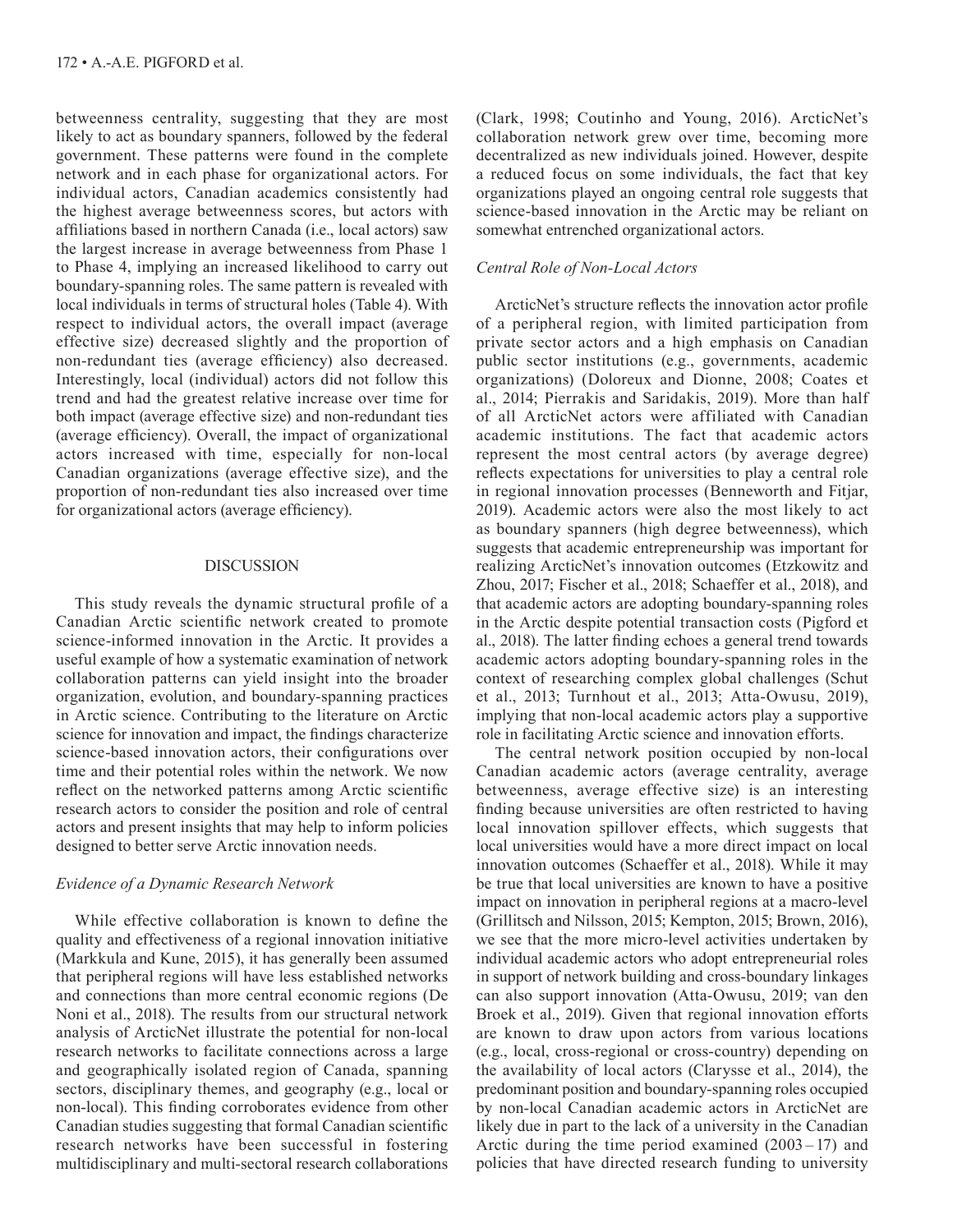institutions located outside of the region (Abele, 2015; ITK, 2016; Simon, 2017; Obed, 2018).

# *Increasingly Important Role of Local Actors*

While non-local academic actors played a major role in facilitating collaboration in ArcticNet, local actors also filled key roles. Over the 13-year period, there was an increasing tendency for local actor participation in the network (number of nodes and ties doubled from Phase 1 to 4; represent one quarter of all individuals). The need for time to pass in order to see an increase in local participation implies that local engagement in Arctic science may take more time than is allocated within a single research project. Local actors had an increasing propensity for carrying out boundary-spanning roles (increasing betweenness) and had increasing effective size and efficiency, indicating their role in facilitating knowledge flow and addressing structural holes. This finding supports the importance of situating northern actors with local and Indigenous knowledge in central roles within Arctic science and innovation activities (GY et al., 2016; ITK, 2018; Tysiachniouk and Petrov, 2018).

Our analysis also revealed that despite increasing participation and boundary-spanning roles, local northern actors were less likely to be central to the network when compared to non-local Canadian actors. Local actors also had different levels of participation in projects funded under different focal themes. For example, projects funded under Theme 3 (Inuit Health, Education and Adaptation) and Theme 5 (Knowledge Transfer) had the highest levels of local participation, suggesting the areas of most community interest and regional relevance. In light of increasing Indigenous reconciliation efforts and calls for northern actors to have self-determination in Arctic research (TRC, 2015; GY et al., 2016; ITK, 2018), questions concerning who drives the research focus of regional scientific research networks in the Arctic warrant further attention. In the time since this research was conducted, ArcticNet began a new funding cycle  $(2019 - 25)$  and has been working with northern actors to develop a "North-by-North" program that considers and addresses some of these issues ([https://](https://arcticnet.ulaval.ca/research) [arcticnet.ulaval.ca/research](https://arcticnet.ulaval.ca/research)), providing one example of how these questions can be tackled.

### *Implications for Policy*

Since collaborative research networks emerge and grow under the influence of public policies for science and innovation, it is clearly important to consider their construction and evolution (Leite and Pinho, 2017). From our findings, we can identify several considerations for policy makers involved in advancing Arctic science and innovation systems governance. Given that nonlocal academic actors constituted a central and sustained component of the ArcticNet network, it remains relevant that future Arctic innovation policies explicitly account for the wide range of roles that non-local academic

organizations play in Canadian Arctic science research networks. The increasing participation by local actors in ArcticNet suggests that future policies could focus on ways to better support the engagement of local innovation actors at the network's core (Oksanen and Hautamäki, 2015). Since the level of actor diversity can influence regional innovation outcomes (Tödtling and Trippl, 2005; Isaksen and Trippl, 2017), efforts to promote more diverse network leadership might also be beneficial, especially given the identified low gender diversity among Arctic academics (Natcher et al., 2020). Thus, it will be important to monitor the outcomes of recent efforts being made by networks like ArcticNet to improve equity, diversity and inclusion among its network members (ArcticNet, 2021). Arctic research and innovation policy should not lose sight of how long it can take for collaborative network relationships to form, as well as their dynamic nature, as highlighted by ArcticNet's structural evolution.

## *Future Directions*

Although only a single case, ArcticNet represents the largest continuous Arctic research network in Canada (2021), presenting the opportunity for a considerable depth of analysis. The results of our network analysis offer novel insight to the structure and evolution of the collaborative relationships within ArcticNet over time; however, it was not designed to answer questions related to network management, the quality of the collaborative relationships being examined, or the innovation outcomes of the different collaborative structures observed. Further research that can address these types of questions is warranted, for example, by examining the relationship between network structure and other innovation outputs (e.g., publications, patents, policies, spin offs). We also recognize that our analysis did not disaggregate the diversity of Northern actors that have participated in the network, with further research required to offer more nuanced insights. In particular, additional social network analysis designed to map the various types of interactions and relationships that exist within the innovation system beyond ArcticNet, with a specific focus on Northern actor participation, would be valuable.

# ACKNOWLEDGEMENTS

The authors would like to acknowledge funding support from the Social Sciences and Humanities Research Council Canadian Graduate Scholarships Doctoral Scholarship, Natural Science and Engineering Research Council of Canada CREATE-Environmental Innovations, and the McGill University William Dawson Scholar Award. The authors would like to thank Dr. Norman Aguilar-Gallegos for sharing valuable insights on social network analysis. We also thank ArcticNet for supporting this research through an internship in which time was spent conducting research activities (i.e., acquiring, transforming, and conducting preliminary network analysis).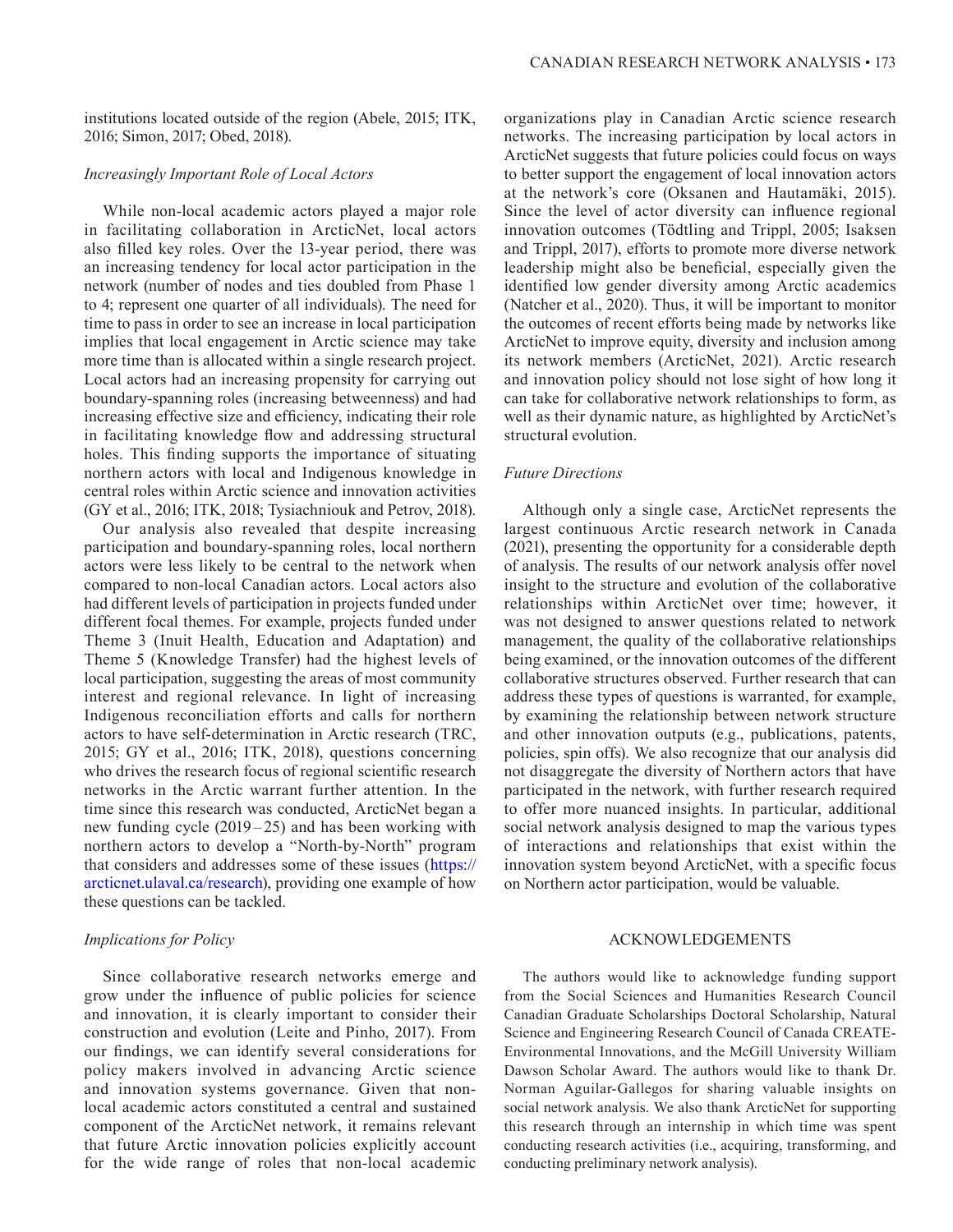# REFERENCES

Aarikka-Stenroos, L., and Ritala, P. 2017. Network management in the era of ecosystems: Systematic review and management framework. Industrial Marketing Management 67:23 –36.

<https://doi.org/10.1016/j.indmarman.2017.08.010>

Abele, F. 2015. State institutions and the social economy in northern Canada. In: Southcott, C., ed. Northern communities working together: The social economy of Canada's North. Toronto: University of Toronto Press. 74 –96. <https://doi.org/10.3138/9781442664340-005>

Agranoff, R. 2007. Managing within networks: Adding value to public organizations. Washington, D.C.: Georgetown University Press.

Agranoff, R., and McGuire, M. 2001. Big questions in public network management research. Journal of Public Administration Research and Theory 11(3):295 –326.

<https://doi.org/10.1093/oxfordjournals.jpart.a003504>

Alfred-Wegener-Institut. 2015. EU-PolarNet: Connecting science with society. Brussels: European Commission. <https://cordis.europa.eu/project/id/652641>

Arctic Council. 2016. Arctic resilience report. Carson, M., and Peterson, G., eds. Stockholm: Stockholm Environment Institute and Stockholm Resilience Centre.

<https://oaarchive.arctic-council.org/handle/11374/1838>

———. 2017. Fairbanks declaration 2017: On the occasion of the Tenth Ministerial meeting of the Arctic Council. 16 p. <https://oaarchive.arctic-council.org/handle/11374/1910>

ArcticNet. 2020. ArcticNet About us. Québec: Université Laval.

h<ttp://www.arcticnet.ulaval.ca/vision-and-mission/about-us>

-. 2021. Equity diversity and inclusion strategy. Québec: Université Laval.

<https://arcticnet.ulaval.ca/about-us/edi-strategy/>

Atta-Owusu, K. 2019. Oasis in the desert? Bridging academics' collaboration activities as a conduit for global knowledge flows to peripheral regions. Regional Studies, Regional Science 6(1):265 –280.

<https://doi.org/10.1080/21681376.2019.1590230>

Audla, T., and Smith, D. 2014. Letter to the Editor: A principled approach to research and development in Inuit Nunangat starts with the people. Arctic 67(1):120 –121.

<https://doi.org/10.14430/arctic4375>

- Bednarek, A.T., Wyborn, C., Cvitanovic, C., Meyer, R., Colvin, R.M., Addison, P.F.E., Close, S.L., et al. 2018. Boundary spanning at the science-policy interface: The practitioners' perspectives. Sustainability Science 13(4):1175 –1183. <https://doi.org/10.1007/s11625-018-0550-9>
- Benneworth, P., and Fitjar, R.D. 2019. Contextualizing the role of universities to regional development: Introduction to the special issue. Regional Studies, Regional Science 6(1):331 –338. <https://doi.org/10.1080/21681376.2019.1601593>

Bocking, S. 2007. Science and spaces in the northern environment. Environmental History 12(4):867 –894. <https://doi.org/10.1093/envhis/12.4.867>

———. 2010. Seeking the Arctic: Science and perceptions of northern Canada. The Dalhousie Review 90(1):61 –74.

- Borgatti, S.P., Everett, M.G., and Freeman, L.C. 2002. Ucinet for Windows: Software for social network analysis. Harvard: Analytic Technologies.
- Brown, R. 2016. Mission impossible? Entrepreneurial universities and peripheral regional innovation systems. Industry and Innovation 23(2):189 –205.

<https://doi.org/10.1080/13662716.2016.1145575>

- Brunet, N.D., Hickey, G.M., and Humphries, M.M. 2017. How can research partnerships better support local development? Stakeholder perceptions on an approach to understanding research partnership outcomes in the Canadian Arctic. Polar Record 53(5):479 –488. <https://doi.org/10.1017/S0032247417000407>
- Burt, R.S. 1982. Toward a structural theory of action: Network models of social structure, perception and action. New York: Academic Press.

<https://doi.org/10.1016/B978-0-12-147150-7.50014-4>

———. 2009. Structural holes: The social structure of competition. Cambridge, Massachusetts: Harvard University Press.

Callaghan, T.V., Kulikova, O., Rakhmanova, L., Topp-Jørgensen, E., Labba, N., Kuhmanen, L.A., Kirpotin, S., et al. 2020. Improving dialogue among researchers, local and Indigenous peoples and decision-makers to address issues of climate change in the North. Ambio 49:1161 –1178.

<https://doi.org/10.1007/s13280-019-01277-9>

Carter, K.L., and Vodden, K. 2017. Applicability of territorial innovation models to declining resource-based regions: Lessons from the Northern Peninsula of Newfoundland. Journal of Rural and Community Development 12(2-3):74 – 92.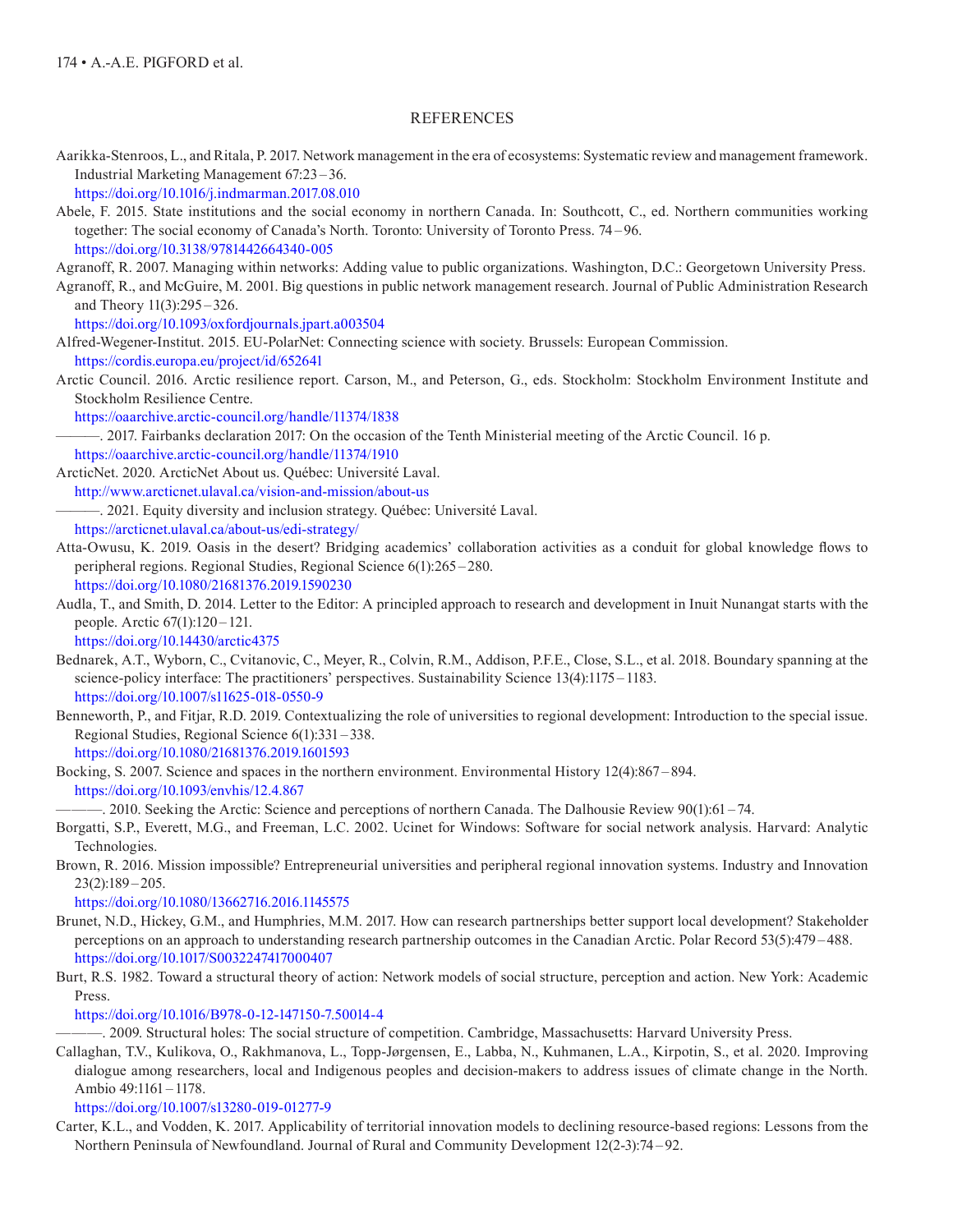- Clark, H.C. 1998. Formal knowledge networks: A study of Canadian experiences. Winnipeg, Manitoba: International Institute for Sustainable Development.
- Clarysse, B., Wright, M., Bruneel, J., and Mahajan, A. 2014. Creating value in ecosystems: Crossing the chasm between knowledge and business ecosystems. Research Policy 43(7):1164 – 1176. <https://doi.org/10.1016/j.respol.2014.04.014>
- Coates, K., and Poelzer, G. 2014. Arctic Innovation. UArctic Shared Voices Magazine, May 10. 14 15.
- Coates, K., Poelzer, G., Exner-Pirot, H., Garcea, J., Rodon, T., Schiff, R., White, G., and Wilson, G. 2014. The role of the public sector in northern governance. Ottawa: The Conference Board of Canada.
- Contractor, N.S., Wasserman, S., and Faust, K. 2006. Testing multitheoretical, multilevel hypotheses about organizational networks: An analytic framework and empirical example. Academy of Management Review 31(3):681 –703. <https://doi.org/10.5465/amr.2006.21318925>
- Coutinho, A., and Young, N. 2016. Science transformed? A comparative analysis of 'societal relevance' rhetoric and practices in 14 Canadian Networks of Centres of Excellence. Prometheus 34(2):133 –152. <https://doi.org/10.1080/08109028.2017.1280936>
- Dawson, J., Horton, B., Seccombe-Hett, P., Thomas, M.-E., Reedman, A., and ArcticNet Inuit Advisory Committee. 2019. Plenary: ArcticNet's New North by North Research Program: Research in the North, by the North, and for the North. Available at 14 min, 30 sec.

 [https://sw-ke.facebook.com/ArcticNetNCE/videos/la-transmission-en-direct-de-la-pl%C3%A9ni%C3%A8re-arcticnets-new-north](https://sw-ke.facebook.com/ArcticNetNCE/videos/la-transmission-en-direct-de-la-pl%C3%A9ni%C3%A8re-arcticnets-new-north-by-north-research-/848591805571605/)[by-north-research-/848591805571605/](https://sw-ke.facebook.com/ArcticNetNCE/videos/la-transmission-en-direct-de-la-pl%C3%A9ni%C3%A8re-arcticnets-new-north-by-north-research-/848591805571605/)

- De Noni, I., Orsi, L., and Belussi, F. 2018. The role of collaborative networks in supporting the innovation performances of laggingbehind European regions. Research Policy 47(1):1 –13. <https://doi.org/10.1016/j.respol.2017.09.006>
- Ding, Y. 2011. Scientific collaboration and endorsement: Network analysis of coauthorship and citation networks. Journal of Informetrics 5(1):187 –203.

<https://doi.org/10.1016/j.joi.2010.10.008>

- Doloreux, D., and Dionne, S. 2008. Is regional innovation system development possible in peripheral regions? Some evidence from the case of La Pocatière, Canada. Entrepreneurship & Regional Development 20(3):259 – 283. <https://doi.org/10.1080/08985620701795525>
- Eder, J., and Trippl, M. 2019. Innovation in the periphery: Compensation and exploitation strategies. Growth and Change 50(4):1511 1531. h[ttps://doi.org/10.1111/grow.12328](https://doi.org/10.1111/grow.12328)
- Eerkes-Medrano, L., Huntington, H.P., Castro, A.O., and Atkinson, D.E. 2019. Engaging northern Indigenous communities in biophysical research: Pitfalls and successful approaches. Arctic 72(2):166–180. <https://doi.org/10.14430/arctic68194>
- Etzkowitz, H., and Zhou, C. 2017. The triple helix: University –industry –government innovation and entrepreneurship, 2nd. ed. Milton Park, Abingdon, Oxon: Routledge. <https://doi.org/10.4324/9781315620183>
- Exner-Pirot, H. 2018. The Arctic as a region of innovation. In: O'Donnell, B., Gruenig, M., and Riedel, A., eds. Arctic summer college yearbook: An interdisciplinary look into Arctic sustainable development. Cham, Switzerland: Springer. 21 – 31. [https://doi.org/10.1007/978-3-319-66459-0\\_3](https://doi.org/10.1007/978-3-319-66459-0_3)
- Felt, L.F., and Natcher, D. 2011. Ethical foundations and principles for collaborative research with Inuit and their governments. Études/ Inuit/Studies 35(1-2):107–126. <https://doi.org/10.7202/1012837ar>
- Fischer, B.B., Schaeffer, P.R., and Silveira, J.P. 2018. Universities' gravitational effects on the location of knowledge-intensive investments in Brazil. Science and Public Policy 45(5):692 –707. <https://doi.org/10.1093/scipol/scy002>
- Fitjar, R.D., Benneworth, P., and Asheim, B.T. 2019. Towards regional responsible research and innovation? Integrating RRI and RIS3 in European innovation policy. Science and Public Policy 46(5):772 – 783. <https://doi.org/10.1093/scipol/scz029>
- Ford, J.D., Couture, N., Bell, T., and Clark, D.G. 2018. Climate change and Canada's north coast: Research trends, progress, and future directions. Environmental Reviews 26(1):82 –92. <https://doi.org/10.1139/er-2017-0027>
- GC (Government of Canada). 2019. Canada's Arctic and northern policy framework. Ottawa: Crown-Indigenous Relations and Northern Affairs Canada.

<https://www.rcaanc-cirnac.gc.ca/eng/1560523306861/1560523330587>

-. 2020. Networks of Centres of Excellence of Canada: ArcticNet.

http://www.nce-rce.gc.ca/NetworksCentres-CentresReseaux/NCE-RCE/ArcticNet\_eng.asp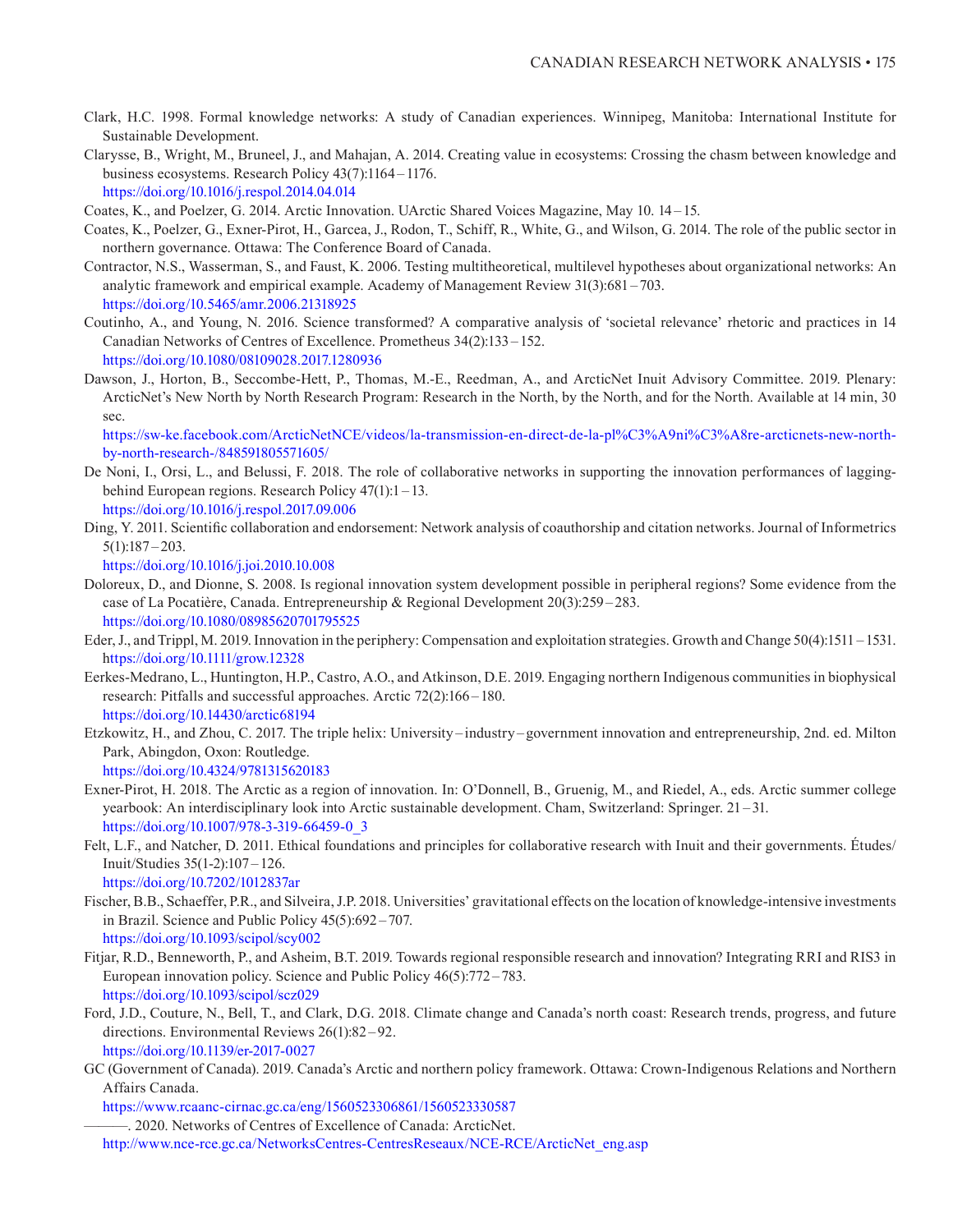Gearhead, S., and Shirley, J. 2007. Challenges in community-research relationships: Learning from natural science in Nunavut. Arctic  $60(1):62 - 74.$ 

<https://doi.org/10.14430/arctic266>

Ginexi, E.M., Huang, G., Steketee, M., Tsakraklides, S., MacAllum, K., Bromberg, J., Huffman, A., et al. 2017. Social network analysis of a scientist –practitioner research initiative established to facilitate science dissemination and implementation within states and communities. Research Evaluation 26(4):316 –325.

<https://doi.org/10.1093/reseval/rvx026>

Glauser, W. 2017. Research networks facing funding cut-off get thrown a lifeline: Networks of Centres of Excellence that reach the end of their final funding cycle by 2019 are now allowed to reapply. *University Affairs*, November 7.

<https://www.universityaffairs.ca/news/news-article/nces-facing-funding-cut-off-get-thrown-lifeline/>

- Grillitsch, M., and Nilsson, M. 2015. Innovation in peripheral regions: Do collaborations compensate for a lack of local knowledge spillovers? The Annals of Regional Science 54(1):299–321. <https://doi.org/10.1007/s00168-014-0655-8>
- Guan, J., and Liu, N. 2016. Exploitative and exploratory innovations in knowledge network and collaboration network: A patent analysis in the technological field of nano-energy. Research Policy 45(1):97 – 112. <https://doi.org/10.1016/j.respol.2015.08.002>
- GY (Government of Yukon), Government of Northwest Territories, and Government of Nunavut. 2016. A pan-northern approach to science.

<https://emrlibrary.gov.yk.ca/eco/pan-northern-approach-to-science-2016.pdf>

- Hall, H.M. 2020. Innovation, new technologies, and the future of the circumpolar North. In: Coates, K.S., and Holroyd, C., eds. The Palgrave handbook of Arctic policy and politics. Cham, Switzerland: Springer. 117–132. [https://doi.org/10.1007/978-3-030-20557-7\\_8](https://doi.org/10.1007/978-3-030-20557-7_8)
- Hall, H., Leader, J., and Coates, K. 2017. Introduction: Building a circumpolar innovation agenda. Northern Review 45:3 –10. <https://doi.org/10.22584/nr45.2017.001>
- Hanneman, R.A., and Riddle, M. 2005. Introduction to social network methods. Riverside: University of California. ———. 2011. Concepts and measures for basic network analysis. In: Scott, J., and Carrington, P.J., eds. The SAGE handbook of social network analysis. London: Sage Publications. 340 – 369. <https://doi.org/10.4135/9781446294413.n24>
- Healy, A. 2017. Innovation in circumpolar regions: New challenges for smart specialization. Northern Review 45:11 32. <https://doi.org/10.22584/nr45.2017.002>
- Hintsala, H., Niemelä, S., and Tervonen, P., 2015. Is there an Arctic ecosystem emerging? Oulu region's perspective. International Journal of Information Technology and Business Management 44(1):21 – 27.
- Huntington, H.P., Carey, M., Apok, C., Forbes, B.C., Fox, S., Holm, L.K., Ivanova, A., Jaypoody, J., Noongwook, G., and Stammler, F. 2019. Climate change in context: Putting people first in the Arctic. Regional Environmental Change 19(4):1217 –1223. <https://doi.org/10.1007/s10113-019-01478-8>
- Isaksen, A., and Trippl, M. 2017. Exogenously led and policy-supported new path development in peripheral regions: Analytical and synthetic routes. Economic Geography 93(5):436–457. <https://doi.org/10.1080/00130095.2016.1154443>
- ITK (Inuit Tapiriit Kanatami). 2016. Inuit Tapiriit Kanatami submission to the Naylor Panel for Canada's fundamental science review. Ottawa: ITK.
	- <https://www.itk.ca/itk-sumbission-to-the-naylor-panel-for-canadas-fundamental-science-review/>
		- -. 2018. National Inuit strategy on research. Ottawa: ITK.

<https://www.itk.ca/national-strategy-on-research/>

- Jacobsson, S., and Bergek, A. 2011. Innovation system analyses and sustainability transitions: Contributions and suggestions for research. Environmental Innovation and Societal Transitions 1(1):41 – 57. <https://doi.org/10.1016/j.eist.2011.04.006>
- Järvi, K., Almpanopoulou, A., and Ritala, P. 2018. Organization of knowledge ecosystems: Prefigurative and partial forms. Research Policy 47(8):1523 –1537.

<https://doi.org/10.1016/j.respol.2018.05.007>

Kempton, L. 2015. Delivering smart specialization in peripheral regions: The role of universities. Regional Studies, Regional Science 2(1):489 –496.

<https://doi.org/10.1080/21681376.2015.1085329>

Klenk, N.L., Hickey, G.M., MacLellan, J.I., Gonzales, R., and Cardille, J. 2009. Social network analysis: A useful tool for visualizing and evaluating forestry research. International Forestry Review 11(1):134 –140. <https://doi.org/10.1505/ifor.11.1.134>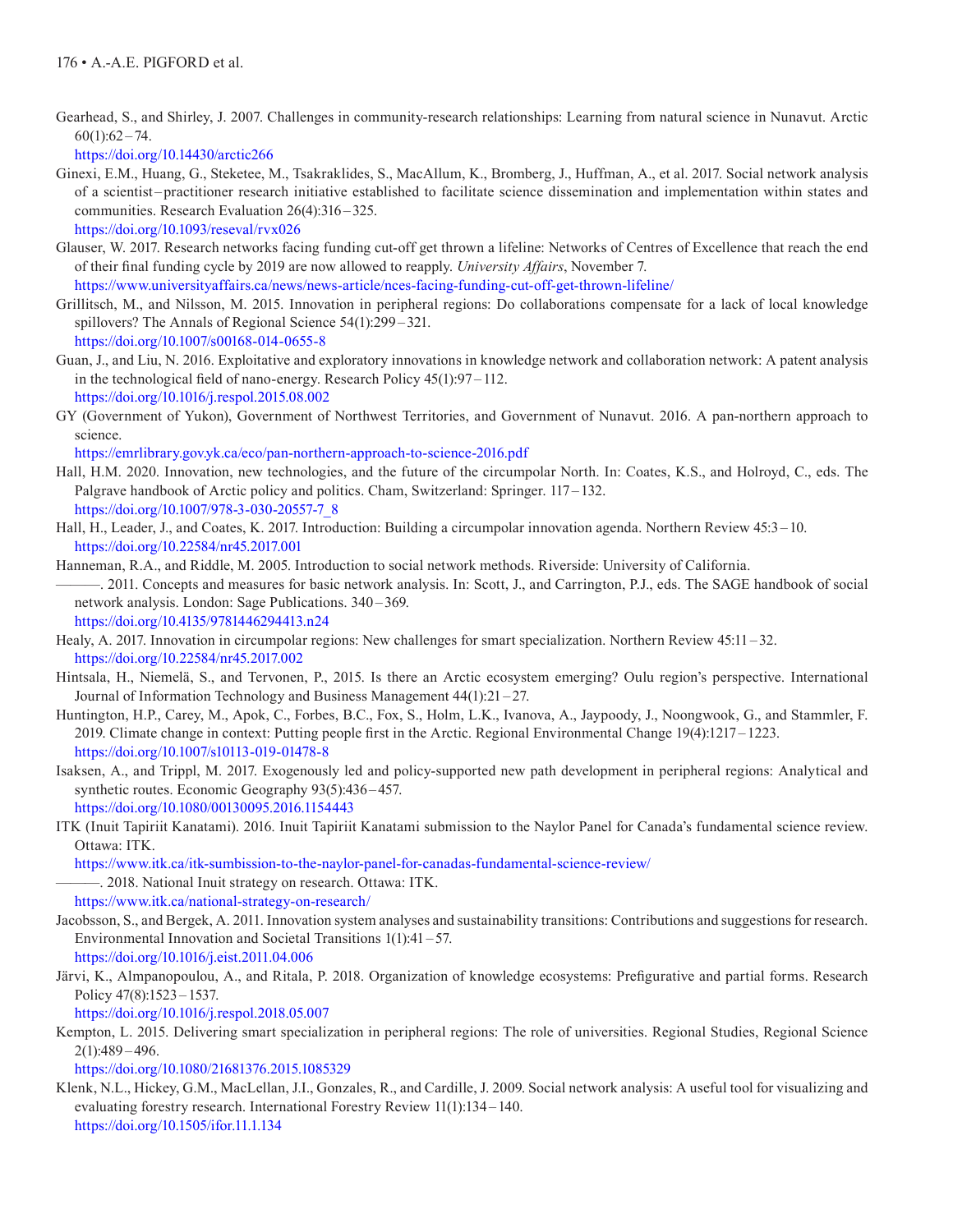- Klenk, N.L., Hickey, G.M., and MacLellan, J.I. 2010. Evaluating the social capital accrued in large research networks: The case of the Sustainable Forest Management Network (1995 –2009). Social Studies of Science 40(6):931 –960. <https://doi.org/10.1177/0306312710374130>
- Kofinas, G., BurnSilver, S., and Petrov, A.N. 2020. Methodological challenges and innovations in Arctic community sustainability research. In: Graybill, J.K., and Petrov, A.N., eds. Arctic sustainability, key methodologies and knowledge domains: A synthesis of knowledge I. Milton Park, Abingdon, Oxon: Routledge. 105 –128. <https://doi.org/10.4324/9780429277016-6>
- Lee, O., Eicken, H., Kling, G., and Lee, C. 2015. A framework for prioritization, design and coordination of Arctic long-term observing networks: A perspective from the U.S. SEARCH Program. Arctic 68(Suppl. 1):76–88. <https://doi.org/10.14430/arctic4450>
- Leite, D., and Pinho, I. 2017. Research collaboration networks: What do researchers say and what networks show? In: Leite, D., and Pinho, I., eds. Evaluating collaboration networks in higher education research: Drivers of excellence. Cham, Switzerland: Springer.  $41 - 56$ .

<https://doi.org/10.1007/978-3-319-45225-8>

- Markkula, M., and Kune, H. 2015. Making smart regions smarter: Smart specialization and the role of universities in regional innovation ecosystems. Technology Innovation Management Review 5(10):7 –15. <https://doi.org/10.22215/timreview/932>
- McAdam, R., McConvery, T., and Armstrong, G. 2004. Barriers to innovation within small firms in a peripheral location. International Journal of Entrepreneurial Behavior and Research 10(3):206 –221. <https://doi.org/10.1108/13552550410536780>
- McNie, E.C. 2007. Reconciling the supply of scientific information with user demands: An analysis of the problem and review of the literature. Environmental Science & Policy 10(1):17 – 38. <https://doi.org/10.1016/j.envsci.2006.10.004>
- Morel, C.M., Serruya, S.J., Penna, G.O., and Guimarães, R. 2009. Co-authorship network analysis: A powerful tool for strategic planning of research, development and capacity building programs on neglected diseases. PLoS Neglected Tropical Diseases 3(8): e501. <https://doi.org/10.1371/journal.pntd.0000501>
- Natcher, D., Bogdan, A.M., Lieverse, A., and Spiers, K. 2020. Gender and Arctic climate change science in Canada. Palgrave Communications 6(1): 32.

<https://doi.org/10.1057/s41599-020-0407-6>

Nilsson, A.E., and Koivurova, T. 2016. Transformational change and regime shifts in the circumpolar Arctic. Arctic Review on Law and Politics 7(2):179 –195.

<https://doi.org/10.17585/arctic.v7.532>

Obed, N. 2018. Unlocking the potential of Inuit Nunangat research. Northern Public Affairs 6(1):57 –59.

Ogden, A.E., Schmidt, M., Van Dijken, B., and Kinnear, L., 2016. Science in the Yukon: Advancing a vision for evidence-based decision making. Arctic 69(2):210 –221\.

<https://doi.org/10.14430/arctic4571>

- Oksanen, K., and Hautamäki, A. 2014. Transforming regions into innovation ecosystems: A model for renewing local industrial structures. The Innovation Journal: The Public Sector Innovation Journal 19(2): 5.
- ———. 2015. Sustainable innovation: A competitive advantage for innovation ecosystems. Technology Innovation Management Review  $5(10):24-30.$

<https://doi.org/10.22215/timreview/934>

Owen, R., Macnaghten, P., and Stilgoe, J. 2012. Responsible research and innovation: From science in society to science for society, with society. Science and Public Policy 39(6):751 – 760.

<https://doi.org/10.1093/scipol/scs093>

Panetti, E., Parmentola, A., Ferretti, M., and Reynolds, E.B. 2020. Exploring the relational dimension in a smart innovation ecosystem: A comprehensive framework to define the network structure and the network portfolio. The Journal of Technology Transfer 45:1775 –1796.

<https://doi.org/10.1007/s10961-019-09735-y>

- Pearce, T.D., Ford, J.D., Laidler, G.J., Smit, B., Duerden, F., Allarut, M., Andrachuk, M., et al. 2009. Community collaboration and climate change research in the Canadian Arctic. Polar Research 28(1):10 –27. <https://doi.org/10.1111/j.1751-8369.2008.00094.x>
- Pierrakis, Y., and Saridakis, G. 2019. The role of venture capitalists in the regional innovation ecosystem: A comparison of networking patterns between private and publicly backed venture capital funds. The Journal of Technology Transfer 44(3):850 –873. <https://doi.org/10.1007/s10961-017-9622-8>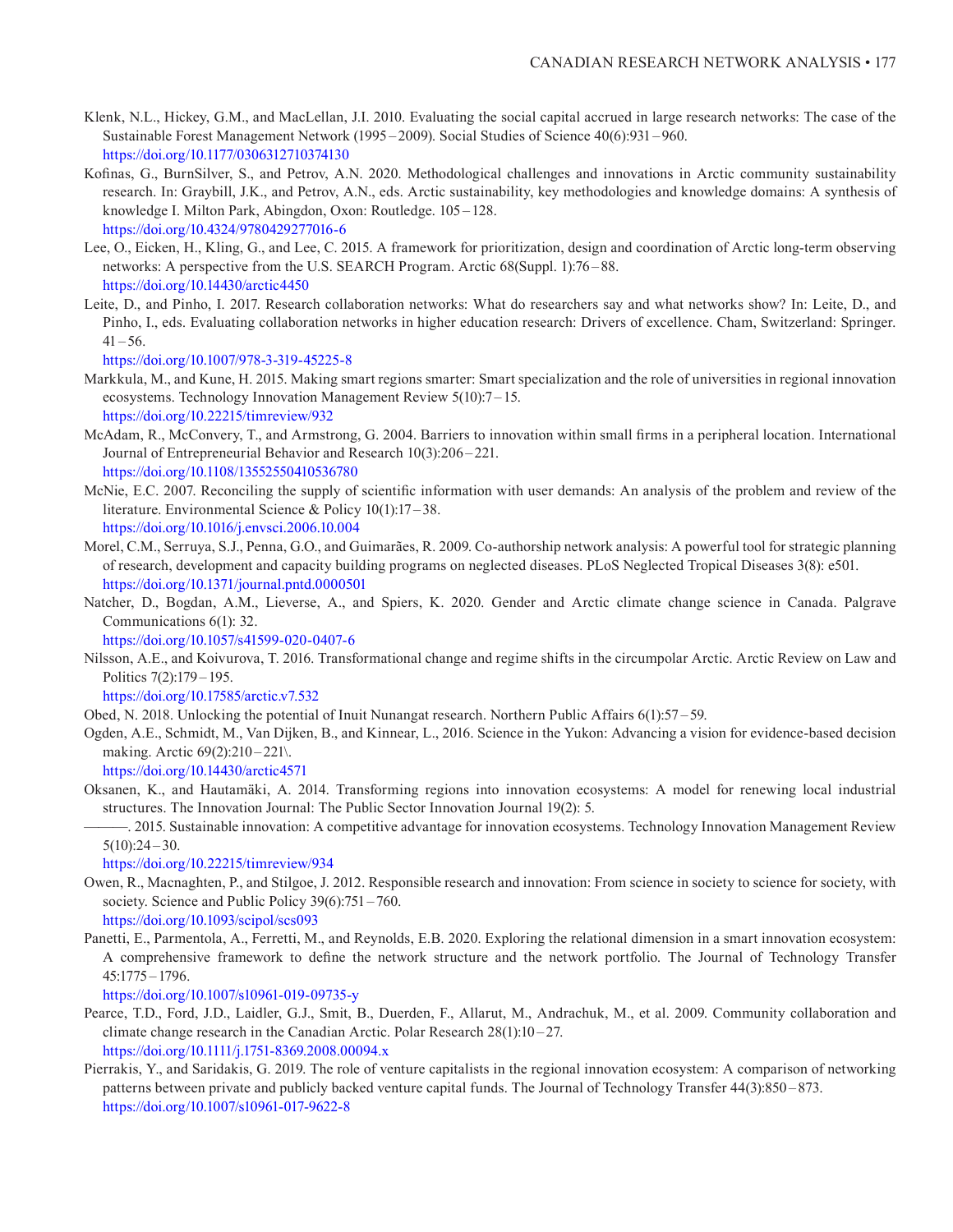Pigford, A.-A., Hickey, G.M., and Klerkx, L. 2017. Towards innovation (eco)systems: Enhancing the public value of scientific research in the Canadian Arctic. In: Heininen, L., Exner-Pirot, H., and Plouffe, J., eds. Arctic Yearbook 2017. Akureyri, Iceland: Northern Research Forum.

 [https://arcticyearbook.com/arctic-yearbook/2017/2017-scholarly-papers/215-towards-innovation-eco-systems-enhancing-the-public](https://arcticyearbook.com/arctic-yearbook/2017/2017-scholarly-papers/215-towards-innovation-eco-systems-enhancing-the-public-value-of-scientific-research-in-the-canadian-arctic)[value-of-scientific-research-in-the-canadian-arctic](https://arcticyearbook.com/arctic-yearbook/2017/2017-scholarly-papers/215-towards-innovation-eco-systems-enhancing-the-public-value-of-scientific-research-in-the-canadian-arctic)

- Pigford, A.-A.E., Darling, S., and Hickey, G.M. 2018. The need to better unpack the transaction costs associated with northern research in Canada. In: Heininen, L. and Exner-Pirot, H., eds. Arctic Yearbook 2018. Akureyri, Iceland: Northern Research Forum. [https://arcticyearbook.com/images/yearbook/2018/Briefing\\_Notes/1\\_AY2018\\_Pigford\\_BN.pdf](https://arcticyearbook.com/images/yearbook/2018/Briefing_Notes/1_AY2018_Pigford_BN.pdf)
- Posner, S.M., and Cvitanovic, C. 2019. Evaluating the impacts of boundary-spanning activities at the interface of environmental science and policy: A review of progress and future research needs. Environmental Science & Policy 92:141 –151. <https://doi.org/10.1016/j.envsci.2018.11.006>
- Quiédeville, S., Barjolle, D., and Stolze, M. 2018. Using social network analysis to evaluate the impacts of the research: On the transition to organic farming in the Camargue. Cahiers Agricultures 27(1): 15012. <https://doi.org/10.1051/cagri/2018006>
- SCC (Science Council of Canada). 1968. Towards a national science policy for Canada. Report No 4. Ottawa: Queens Printer. <https://issp.uottawa.ca/sites/issp.uottawa.ca/files/report-no.-4-towards-a-national-science-policy-for-canada.pdf>

-. 1977. Northward looking: A strategy and science policy for northern development. Report No. 26. Ottawa: SSC.

Schaeffer, P.R., Fischer, B., and Queiroz, S. 2018. Beyond education: The role of research universities in innovation ecosystems. Foresight and STI Governance 12(2):50 –61.

<https://doi.org/10.17323/2500-2597.2018.2.50.61>

- Schut, M., van Paassen, A., and Leeuwis, C. 2013. Beyond the research-policy interface. Boundary arrangements at research-stakeholder interfaces in the policy debate on biofuel sustainability in Mozambique. Environmental Science & Policy 27:91 –102. <https://doi.org/10.1016/j.envsci.2012.10.007>
- Scott, J. 2012. Social network analysis, 3rd ed. London: SAGE.
- Simon, M. 2017. A new shared Arctic leadership model. Ottawa: Crown-Indigenous Relations and Northern Affairs Canada. <https://www.rcaanc-cirnac.gc.ca/eng/1492708558500/1537886544718>
- Smink, M., Negro, S.O., Niesten, E., and Hekkert, M.P. 2015. How mismatching institutional logics hinder niche-regime interaction and how boundary spanners intervene. Technological Forecasting and Social Change 100:225 –237. <https://doi.org/10.1016/j.techfore.2015.07.004>
- Steinberg, P.E., Tasch, J., Gerhardt, H., Keul, A., and Nyman, E.A. 2015. Contesting the Arctic: Politics and imaginaries in the circumpolar North. London: IB Tauris Publishing.

<https://doi.org/10.5040/9780755619917>

Suorsa, K. 2007. Regionality, innovation policy and peripheral regions in Finland, Sweden and Norway. Fennia 185(1):15 –29.

Task Force on Northern Research. 2000. From crisis to opportunity: Rebuilding Canada's role in northern research. Final Report to NSERC and SSHRC from the Task Force on Northern Research. Ottawa: NSERC and SSHRC.

Tödtling, F., and Trippl, M. 2005. One size fits all?: Towards a differentiated regional innovation policy approach. Research Policy 34(8):1203 –1219.

<https://doi.org/10.1016/j.respol.2005.01.018>

TRC (Truth and Reconciliation Commission of Canada). 2015. Truth and Reconciliation Commission of Canada: Calls to action. Winnipeg: TRC.

[http://trc.ca/assets/pdf/Calls\\_to\\_Action\\_English2.pdf](http://trc.ca/assets/pdf/Calls_to_Action_English2.pdf) 

- Tura, T., and Harmaakorpi, V. 2005. Social capital in building regional innovative capability. Regional Studies 39(8):1111 1125. <https://doi.org/10.1080/00343400500328255>
- Turnhout, E., Stuiver, M., Klostermann, J., Harms, B., and Leeuwis, C. 2013. New roles of science in society: Different repertoires of knowledge brokering. Science and Public Policy 40(3):354 – 365. <https://doi.org/10.1093/scipol/scs114>
- Tysiachniouk, M.S., and Petrov, A.N. 2018. Benefit sharing in the Arctic energy sector: Perspectives on corporate policies and practices in northern Russia and Alaska. Energy Research & Social Science 39:29 –34. <https://doi.org/10.1016/j.erss.2017.10.014>
- Uddin, S., Hossain, L., Abbasi, A., and Rasmussen, K. 2012. Trend and efficiency analysis of co-authorship network. Scientometrics 90(2):687 –699.

<https://doi.org/10.1007/s11192-011-0511-x>

van den Broek, J., Benneworth, P., and Rutten, R. 2019. Institutionalization of cross-border regional innovation systems: The role of university institutional entrepreneurs. Regional Studies, Regional Science 6(1):55 –69. <https://doi.org/10.1080/21681376.2018.1562367>